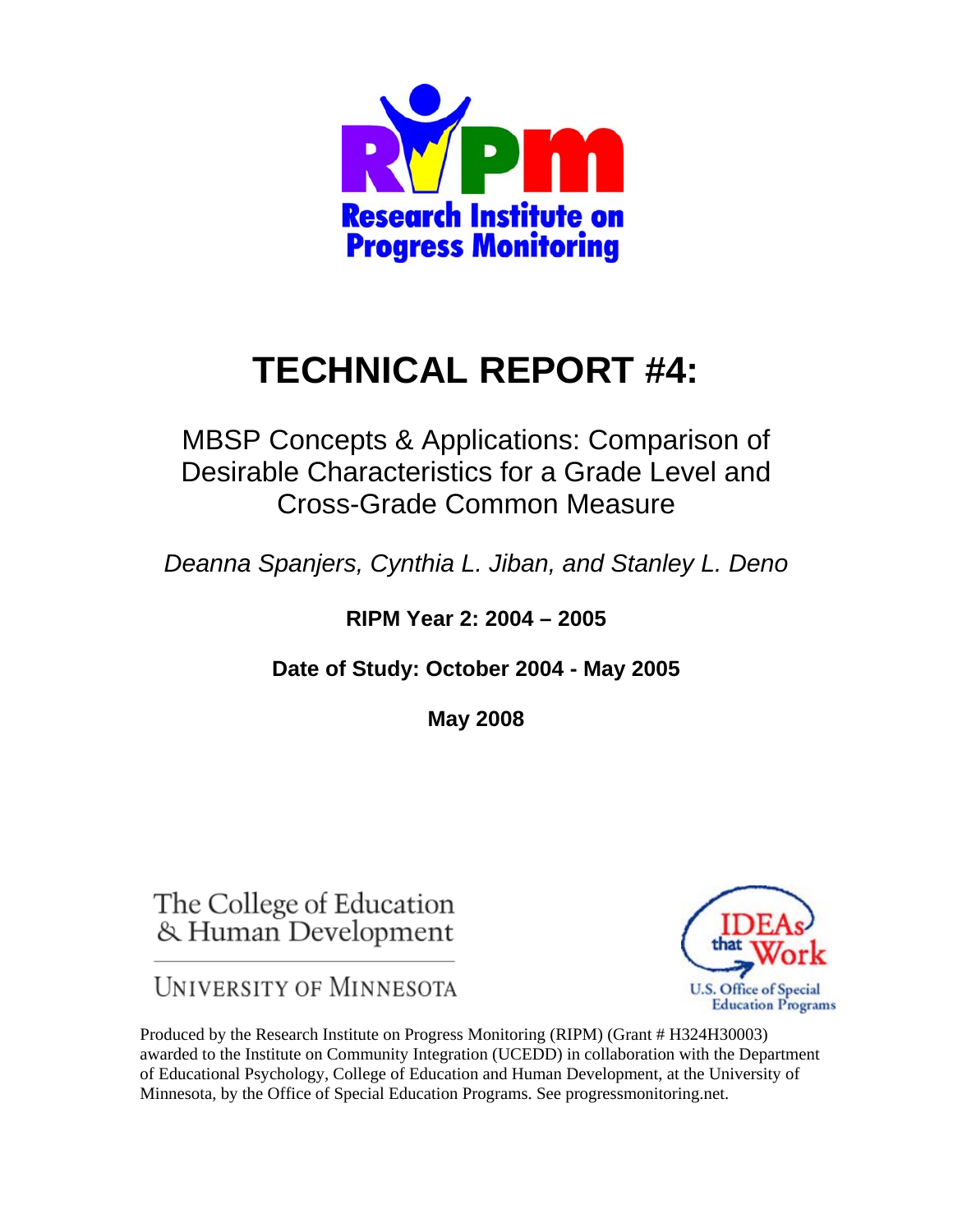#### Abstract

 Two studies were conducted to assess the degree to which measures from the Monitoring Basic Skills Program –Concepts and Applications (Fuchs, Hamlett, & Fuchs, 1994) demonstrated desirable characteristics of progress monitoring measures. Two types of Concepts and Applications measures—Grade Level and Common Form—were compared along five characteristics: reliability, validity, growth, time, and scoring. The Common Form measure was designed for use across grade levels. A pilot study conducted with students in grades 2 and 5 examined the reliability of the measures. Results indicated that estimates of test-retest reliability were relatively strong despite the number of forms administered; consistently strong reliability results were obtained across both grade levels when the average of two forms was used. In the second study, participants included students in grades 2, 3, and 5. With the exception of the Common Form for grade 2, the measures reflected moderately strong criterion validity, with standardized test scores and teacher rating as the criterion. Issues related to within- and across-grade growth, time, and scoring are discussed.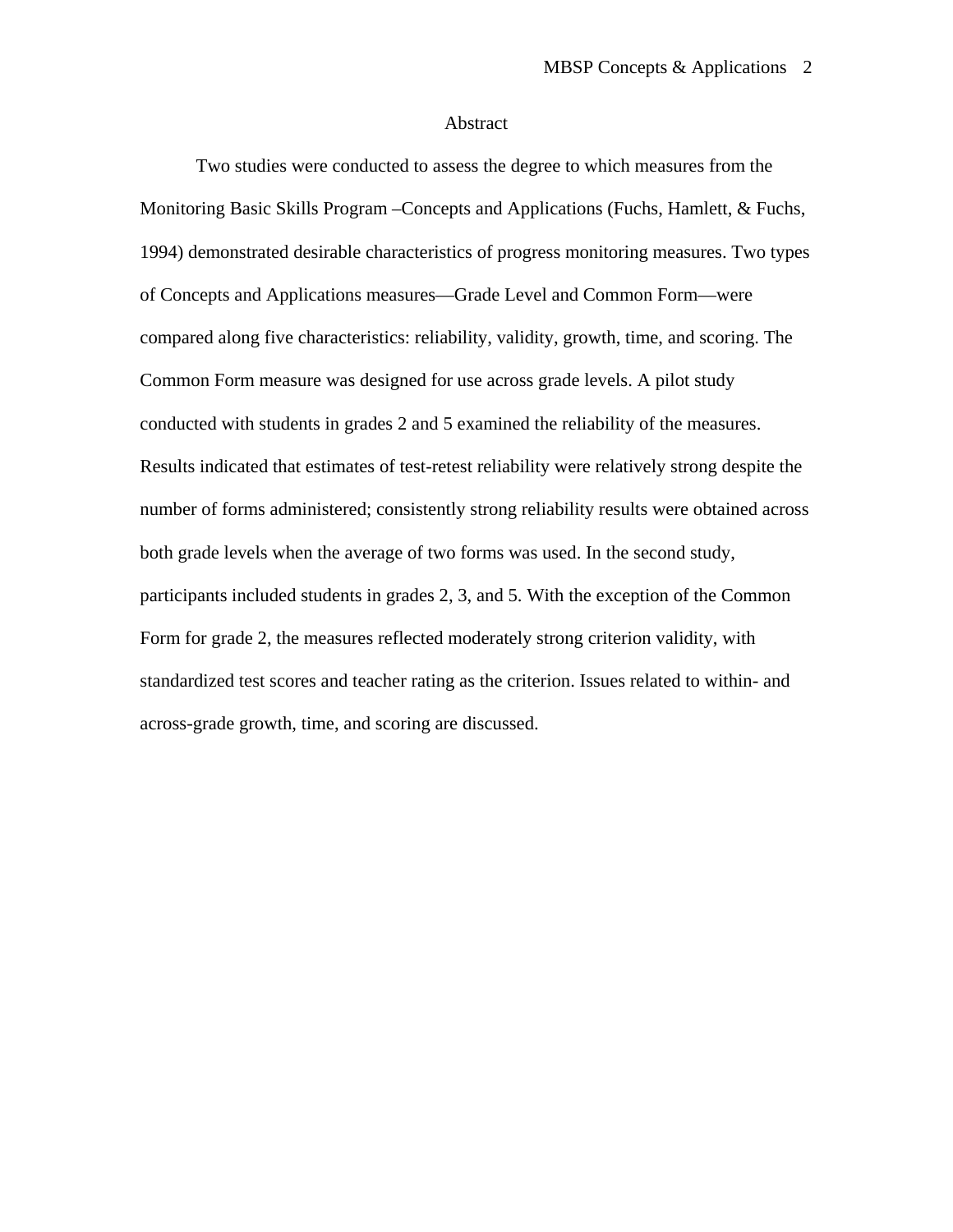MBSP Concepts & Applications: Comparison of Desirable Characteristics for a Grade Level and Cross-Grade Common Measure

In curriculum-based measurement of mathematics proficiency, an array of measures have been used and investigated to varying degrees. Many of these measures represent a sampling of students' yearly curricula in computational skills (e.g., Shinn  $\&$ Marston, 1985; Skiba, Magnusson, Marston, & Erickson, 1986; Fuchs, Hamlett, & Fuchs, 1990; Fuchs, Fuchs, Hamlett, Walz, & Germann, 1993; Thurber, Shinn, & Smolkowski, 2002; Hintze, Christ, & Keller, 2002; Evans-Hampton, Skinner, Henington, Sims, & McDaniel, 2002). In addition to those sampling computation, a smaller body of measures have been utilized that sample concepts and/or applications of mathematics from grade level curricula.

Helwig and Tindal (2002) and Helwig, Anderson, and Tindal (2002) investigated use of a concepts and applications measure with eighth-grade students. The measures were untimed, and took approximately 10 minutes for students to complete. Alternate form reliability ranged from .81 to .88; correlations between each single form and the criterion statewide math test ranged from .61 to .87, reflecting strong criterion validity in comparison to many other CBM math measures.

At the elementary school level, curriculum-based measurement of concepts and applications has been limited to measures from the Monitoring Basic Skills Program (MBSP; Fuchs, Hamlett, & Fuchs, 1994), a computer application with 30 measures per grade level at grades 2 through 6. The curricula sampled were Tennessee grade level mathematics standards. Information on reliability and validity of CBM scores from this program is available both in the MBSP Concepts and Applications manual and in one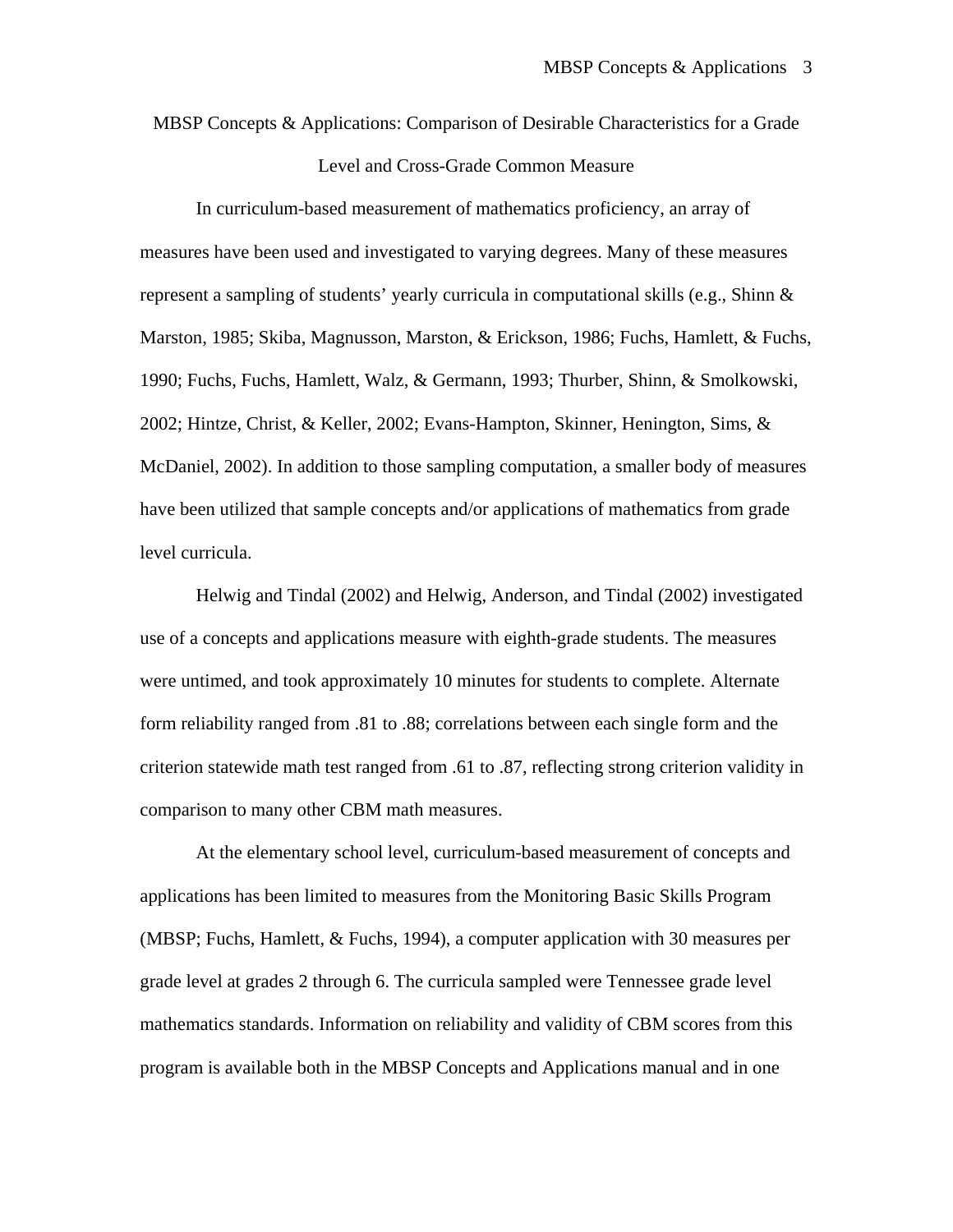study in a peer-reviewed journal (Fuchs, Fuchs, Hamlett, Thompson, Roberts, Kubek, & Stecker, 1994). While they appear to describe the same study, the journal article describes a sample of students in grades 2 through 4 (140 students) while the manual includes grades 2 through 6 (235 students). Alternate-form reliability is not reported; instead, internal consistency over time was gauged. The mean score from all odd-numbered measures was correlated with the mean score from even-numbered measures, each mean constituting an aggregation of 10 to 15 scores. These correlations, separated by grade level, ranged from .94 to .98. Criterion validity was studied using the same sample, with the Comprehensive Test of Basic Skills (CTBS)-Computation, -Concepts and Applications, and -Total Math scores serving as criteria. Correlations between a mean of students' last three CBM scores and the criteria ranged from .66 to .81. Correlations between the MBSP Concepts and Applications scores and the MBSP Computation scores ranged from .63 to .90. The weekly slope of growth in student performance across time ranged from .12 to .69 points earned per week.

Because the literature reporting reliability and validity for these measures is limited, further investigation of these same issues for the grade-level specific measures is warranted. One question addressed in this report centers on issues of technical adequacy of grade level MBSP Concepts and Applications measures.

 An important limitation of measures based on yearly curriculum sampling is their lack of application to gauging cross-year growth. If the measures are designed to be used by students at certain grade levels, then the measure and the metric change as students move from one grade level to the next. An additional question addressed in this report focuses on an alternate use of the MBSP Concepts and Applications materials within a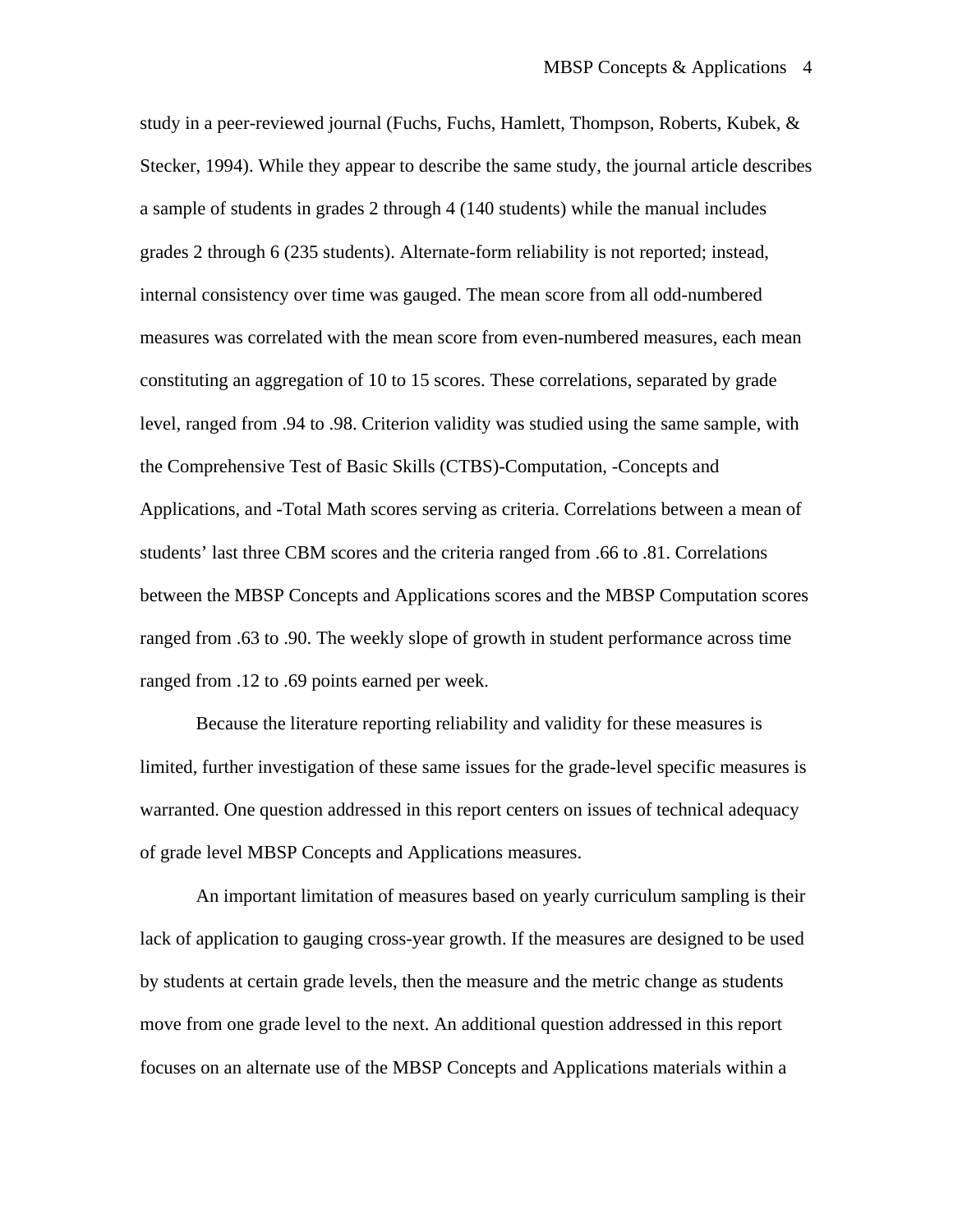measurement scheme designed for gauging cross-year growth. Might MBSP probes taken from a single grade level and re-construed as a common, cross-grade measure prove to have durability in terms of reliably and validly assessing growth in mathematics proficiency?

#### Purpose

The purpose of this set of two studies was to investigate the degree to which measures from the Monitoring Basic Skills Program –Concepts and Applications (Fuchs, Hamlett, & Fuchs, 1994) demonstrated each of several desirable characteristics of progress monitoring measures. These characteristics include reliability, validity, growth within and across years, efficiency of administration time, and ease of scoring.

Two types of measures were compared: grade level measures and a common form measure for use across grades. Both were taken directly from the MBSP measures which sample a yearly curriculum in concepts and applications, with the third-grade level used as Common Form for participants in all grades.

In the studies described, two types of concepts and applications progress monitoring measures—Grade Level and Common Form—were compared along five characteristics: reliability, validity, growth, time, and scoring. Study 1 was a pilot study that addressed the question of how many Concepts and Applications probes are necessary to administer to students in order to obtain a reliable score. The results of Study 1 guided the design of Study 2, which included a larger sample and addressed all five of the characteristics described.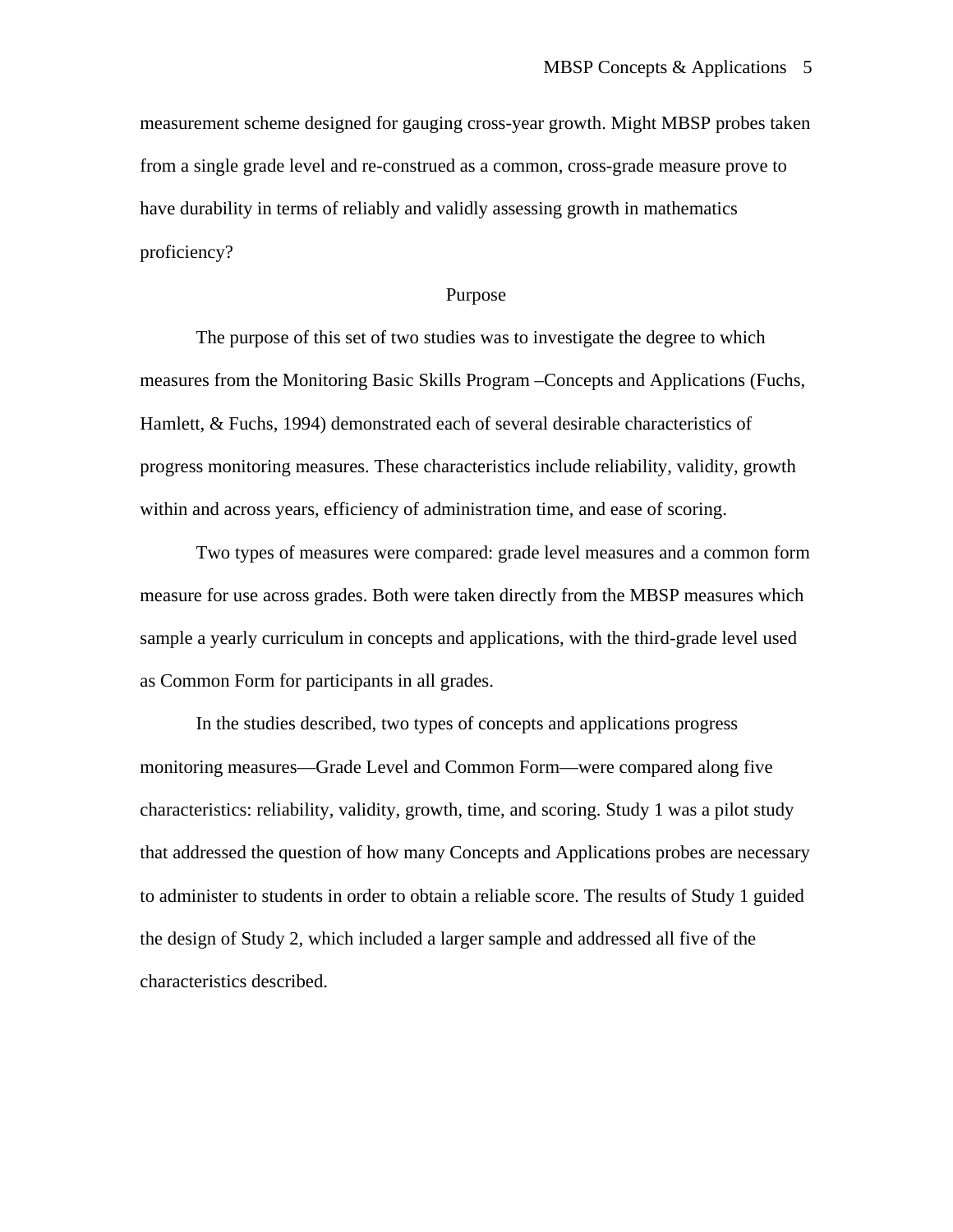# STUDY 1: RELIABILITY PILOT STUDY

## Method

# *Participants*

Participants in the present study were students in an urban elementary school in

Minnesota. Students from two second-grade classrooms  $(n = 36)$  and two fifth-grade

classrooms  $(n = 29)$  participated in the study. Demographic information is provided in

Table 1.

| Demographic Information for Study Participants and the School as a Whole |        |              |  |  |
|--------------------------------------------------------------------------|--------|--------------|--|--|
|                                                                          | Sample | School       |  |  |
| Ethnicity                                                                |        |              |  |  |
| Native American                                                          | 2%     | 2%           |  |  |
| African American                                                         | 22%    | 20%          |  |  |
| Asian                                                                    | 11%    | 8%           |  |  |
| Hispanic                                                                 | 5%     | 6%           |  |  |
| White                                                                    | 61%    | 65%          |  |  |
| Receiving special education services                                     | 5%     | 11%          |  |  |
| Receiving English Language Learner services                              | 8%     | 9%           |  |  |
| Eligible for free or reduced-price lunch                                 | 43%    | 49%          |  |  |
| Female                                                                   | 49%    | $\mathbf{a}$ |  |  |
| $301 \t1 \t1 \t1 \t1 \t1$                                                |        |              |  |  |

# Table 1

<sup>a</sup>School-wide gender data not available.

## *Measures*

Concepts and Applications probes from the *Monitoring Basic Skills Progress* (MBSP) *–Basic Math* program (Fuchs, Hamlett, & Fuchs, 1999) represented the two Grade Level probes as well as the Common Form probe. Alternate forms were drawn randomly from the MBSP black line masters. A single form of each is included in Appendix A.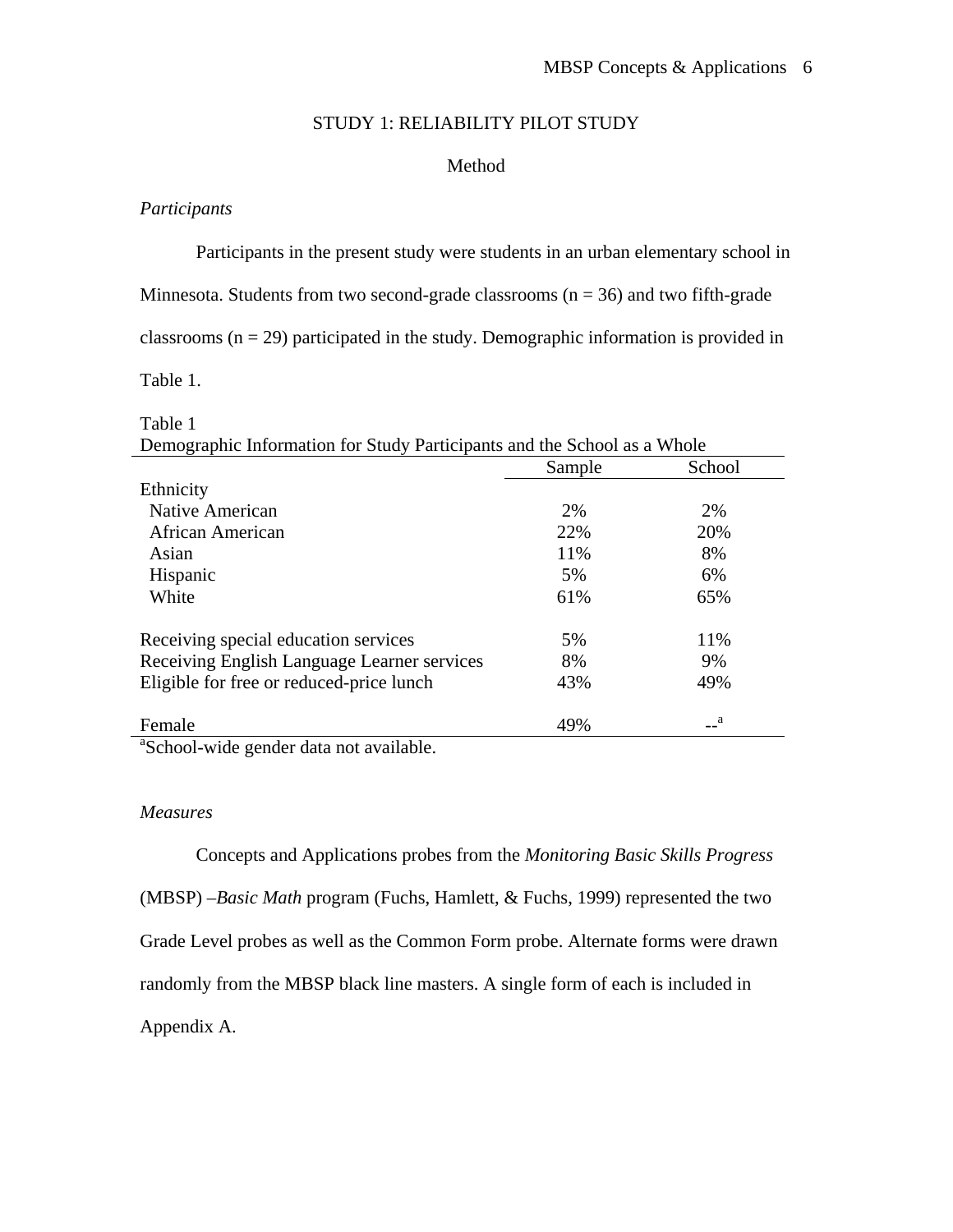*Grade-Level probes.* Grade Level probes for second-grade students included 18 problems. Skills tested were drawn from the following mathematical areas: counting, number concepts, names of numbers, measurement, charts and graphs, money, fractions, applied computation, and word problems. Grade Level probes for fifth-grade students included 23 problems. Skills tested were drawn from the following areas: numeration, money, measurement, geometry, charts and graphs, fractions and factors, decimals, applied computation, and word problems.

*Common Form.* Common Form probes were third-grade level MBSP measures, which consisted of 24 problems. Skills were drawn from the same mathematical subareas covered in the second-grade measure, plus decimals.

#### *Procedures*

All probes were group administered during math class by researchers twice a week for two weeks. During the first week, participants completed three forms of the appropriate Grade Level measure on one day, and three forms of the Common Form measure on another day. During the second week, the probes from week 1 were readministered, with participants completing each measure exactly one week after the first administration. Order of forms was counterbalanced across participants, with each participant completing forms in the same order during week 1 and week 2 administrations.

Directions were abbreviated versions of those printed in the MBSP manual. These are included as Appendix B. Following the protocol for each level of MBSP measure, administration time was 8 minutes for Grade Level probes for second-grade students, 7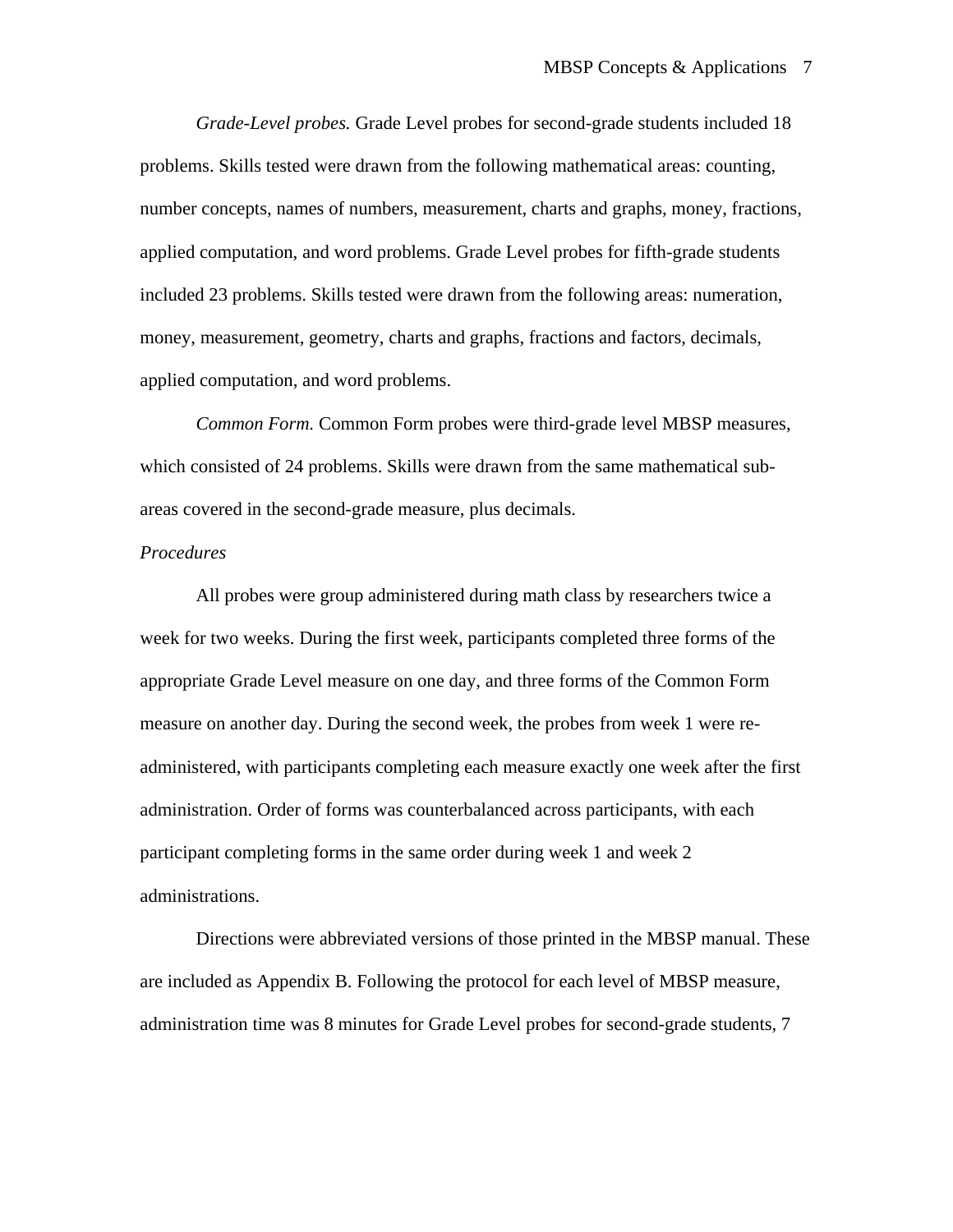minutes for Grade Level probes for fifth-grade students, and 6 minutes for the Common Form probes (third-grade level).

Probes were administered as paper and pencil tasks. Scores were generated by entering student responses into the Monitoring Basic Skills Program—Concepts and Application software.

# Results for Study 1

 Descriptive statistics for individual probes and for the average and median of three probes for each week are shown in Tables 1 and 2. Information for Grade Level probes is provided in Table 1, and information for Common Form probes is provided in Table 2.

Table 1

| Number of Problems Correct for Grade Level Concepts and Applications: Single Forms |  |
|------------------------------------------------------------------------------------|--|
| and Aggregations of Three Scores                                                   |  |

| 00 0    |                  | Week 1 |    |                  | Week 2 |    |  |
|---------|------------------|--------|----|------------------|--------|----|--|
|         | $\boldsymbol{M}$ | (SD)   | n  | $\boldsymbol{M}$ | (SD)   | n  |  |
| Grade 2 |                  |        |    |                  |        |    |  |
| Form A  | 18.85            | (7.91) | 33 | 21.25            | (8.34) | 36 |  |
| Form B  | 16.79            | (9.68) | 33 | 21.06            | (8.94) | 36 |  |
| Form C  | 16.82            | (8.15) | 33 | 20.33            | (8.21) | 36 |  |
| Average | 17.55            | (8.20) | 33 | 20.88            | (8.26) | 36 |  |
| Median  | 17.91            | (8.42) | 33 | 21.08            | (8.02) | 36 |  |
| Grade 5 |                  |        |    |                  |        |    |  |
| Form A  | 11.04            | (4.75) | 26 | 13.69            | (5.69) | 29 |  |
| Form B  | 10.04            | (4.67) | 26 | 11.28            | (5.48) | 29 |  |
| Form C  | 10.73            | (4.99) | 26 | 12.66            | (6.19) | 29 |  |
| Average | 10.60            | (4.11) | 26 | 12.54            | (5.01) | 29 |  |
| Median  | 10.35            | (4.47) | 26 | 11.86            | (4.98) | 29 |  |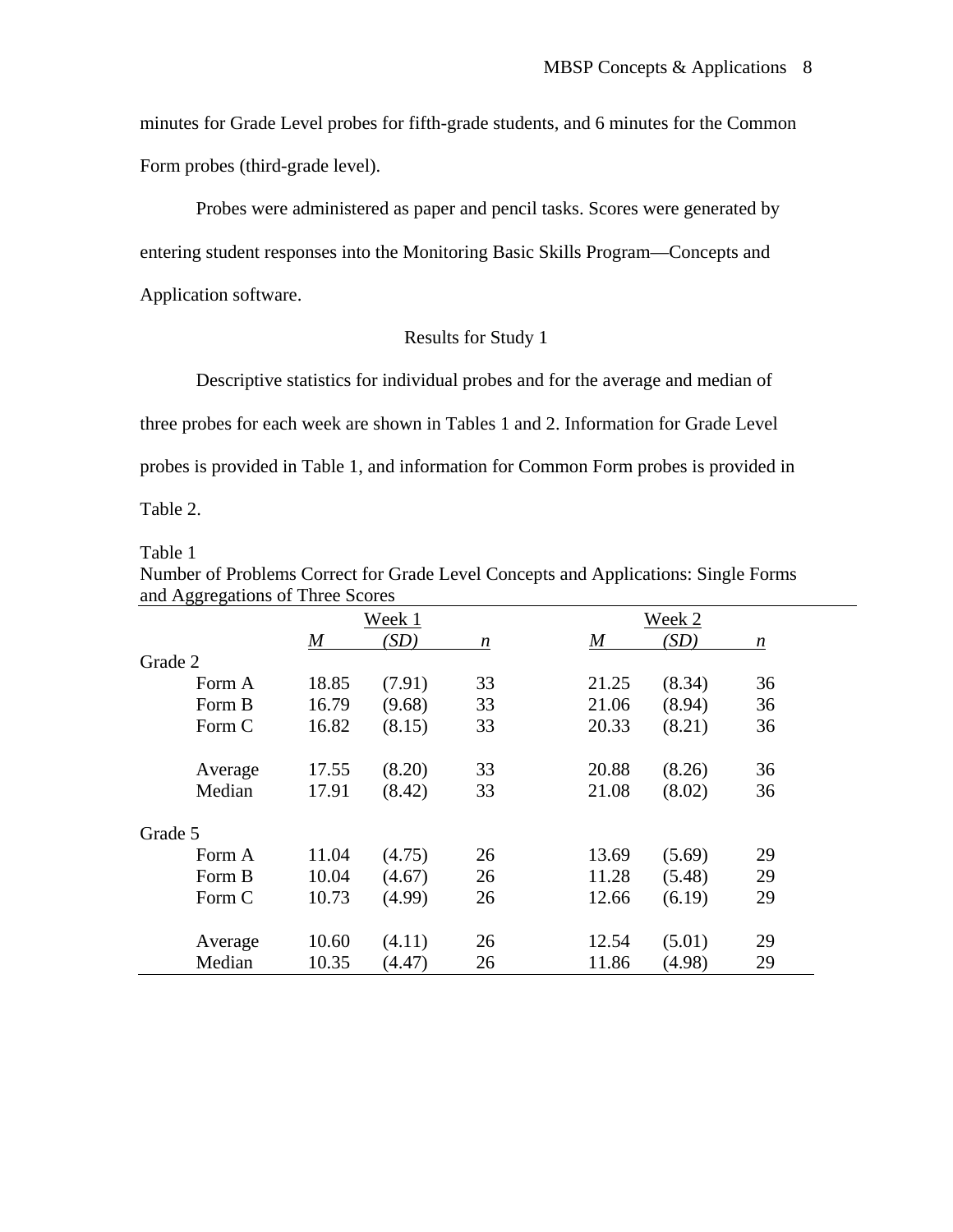# Table 2

|         |       | Week 1 |                  |       | Week 2 |    |
|---------|-------|--------|------------------|-------|--------|----|
|         | M     | (SD)   | $\boldsymbol{n}$ | M     | (SD)   | n  |
| Grade 2 |       |        |                  |       |        |    |
| Form A  | 12.63 | (6.35) | 35               | 15.67 | (7.27) | 36 |
| Form B  | 11.46 | (7.60) | 35               | 14.78 | (9.60) | 36 |
| Form C  | 8.94  | (7.17) | 35               | 11.28 | (8.49) | 36 |
| Average | 11.01 | (6.35) | 35               | 13.91 | (7.78) | 36 |
| Median  | 11.31 | (6.76) | 35               | 14.11 | (7.76) | 36 |
| Grade 5 |       |        |                  |       |        |    |
| Form A  | 29.79 | (8.88) | 28               | 34.83 | (8.08) | 29 |
| Form B  | 30.46 | (7.53) | 28               | 34.86 | (8.63) | 29 |
| Form C  | 26.39 | (9.78) | 28               | 31.62 | (9.75) | 29 |
| Average | 28.88 | (8.16) | 28               | 33.77 | (8.24) | 29 |
| Median  | 28.96 | (8.06) | 28               | 34.21 | (7.97) | 29 |

Number of Problems Correct for Common Form Concepts and Applications: Single Forms and Aggregations of Three Scores

Alternate-form reliability coefficients are provided for each grade and measure—

Grade Level and Common Form—in Table 3. Both week 1 and week 2 correlation

coefficients are presented.

Table 3

Alternate Form Reliability Estimates for Concepts and Applications

|                                  | Week 1        | Week 2        |
|----------------------------------|---------------|---------------|
| Grade 2                          |               |               |
| Grade Level:<br>$\mathbf{r}$     | .89, .89, .84 | .91, .93, .91 |
| n                                | 33            | 36            |
| Common Form: r                   | .73, .75, .69 | .81, .76, .74 |
| n                                | 35            | 36            |
| Grade 5                          |               |               |
| Grade Level:<br>$\boldsymbol{r}$ | .53, .63, .62 | .70, .45, .74 |
| $\boldsymbol{n}$                 | 26            | 29            |
| Common Form: r                   | .81, .79, .84 | .78, .86, .78 |
| n                                | 28            | 29            |

*Note.*  $p < .05$  for all correlation coefficients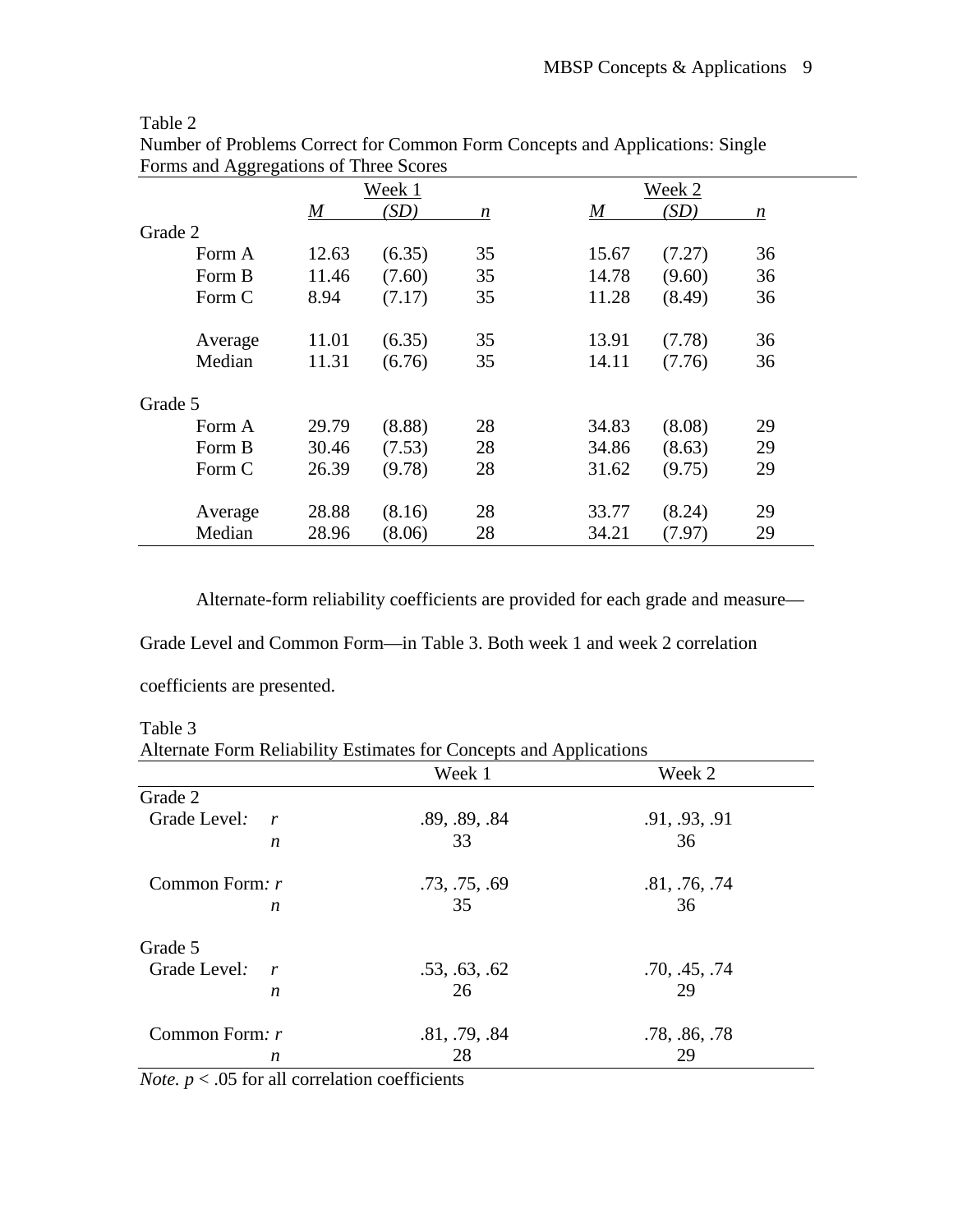Alternate form reliability estimates for the Common Form were similar across grades 2 and 5, generally in the .70-.80 range. Estimates for the Grade Level form for grade 2 ranged from .84 to .93 (weeks 1 and 2). Estimates for the Grade Level form for grade 5 ranged from .45 to .74 (weeks 1 and 2). At both grade levels, the easier form (Grade Level for grade 2 and Common Form for grade 5) produced higher initial reliability estimates in Week 1. Improvements in alternate form reliability were generally more substantial in the more difficult form (Common Form for grade 2 and Grade Level form for grade 5).

One week test-retest reliability coefficients are presented for both grades and measures in Table 4. Because three forms were administered, three values for test-retest reliability of single forms and the average of two forms are reported. Test-retest reliability estimates for the average score for three forms, as well as the median score for three forms, are included as well.

|                  |               | Average:      | Average: | Median: |
|------------------|---------------|---------------|----------|---------|
|                  | 1 form        | 2 forms       | 3 forms  | 3 forms |
| Grade 2          |               |               |          |         |
| Grade Level: $r$ | .89, .86, .90 | .91, .93, .93 | .94      | .95     |
| n                | 33            | 33            | 33       | 33      |
| Common Form: r   | .86, .86, .83 | .94, .89, .73 | .93      | .92     |
| n                | 35            | 35            | 35       | 35      |
| Grade 5          |               |               |          |         |
| Grade Level: $r$ | .63, .81, .72 | .82, .82, .84 | .87      | .75     |
| n                | 26            | 26            | 26       | 26      |
| Common Form: r   | .80, .73, .82 | .85, .87, .54 | .88      | .88     |
| n                | 28            | 28            | 28       | 28      |

Table 4

| Test-Retest Reliability Estimates for Concepts and Applications |  |  |
|-----------------------------------------------------------------|--|--|
|                                                                 |  |  |

*Note.*  $p < .05$  for all correlation coefficients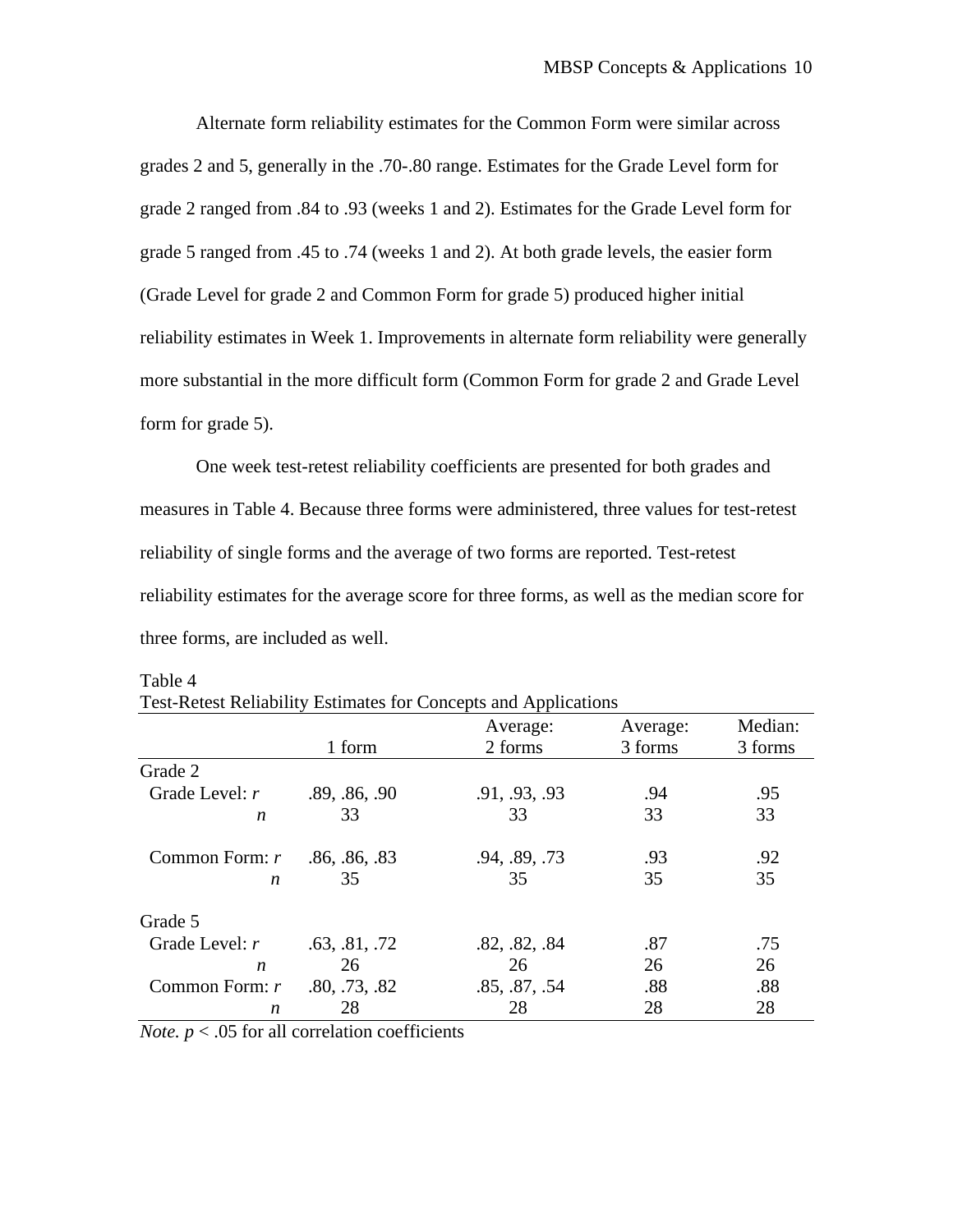Test-retest reliability coefficients exceeded .80 in grade 2 for a single form of both types of probes. At grade 5, this benchmark for acceptable reliability was achieved when the average of two forms was used in the analyses. Using the average of three forms produced little, if any improvements over the average of two forms. When the median of three forms was used, the reliability of the Grade Level form decreased for grade 5 students. In general, a single form produced acceptable levels of reliability at grade 2, while the average of two forms was necessary to get acceptable levels of reliability at grade 5.

# STUDY 2: RELIABILITY AND VALIDITY

#### Method

#### *Participants*

Participants were students in an urban elementary school in Minnesota. Students from two second-grade classrooms ( $n = 37$ ), two third-grade classrooms ( $n = 37$ ), and two fifth-grade classrooms ( $n = 45$ ) participated in the study. Demographic information is provided in Table 5.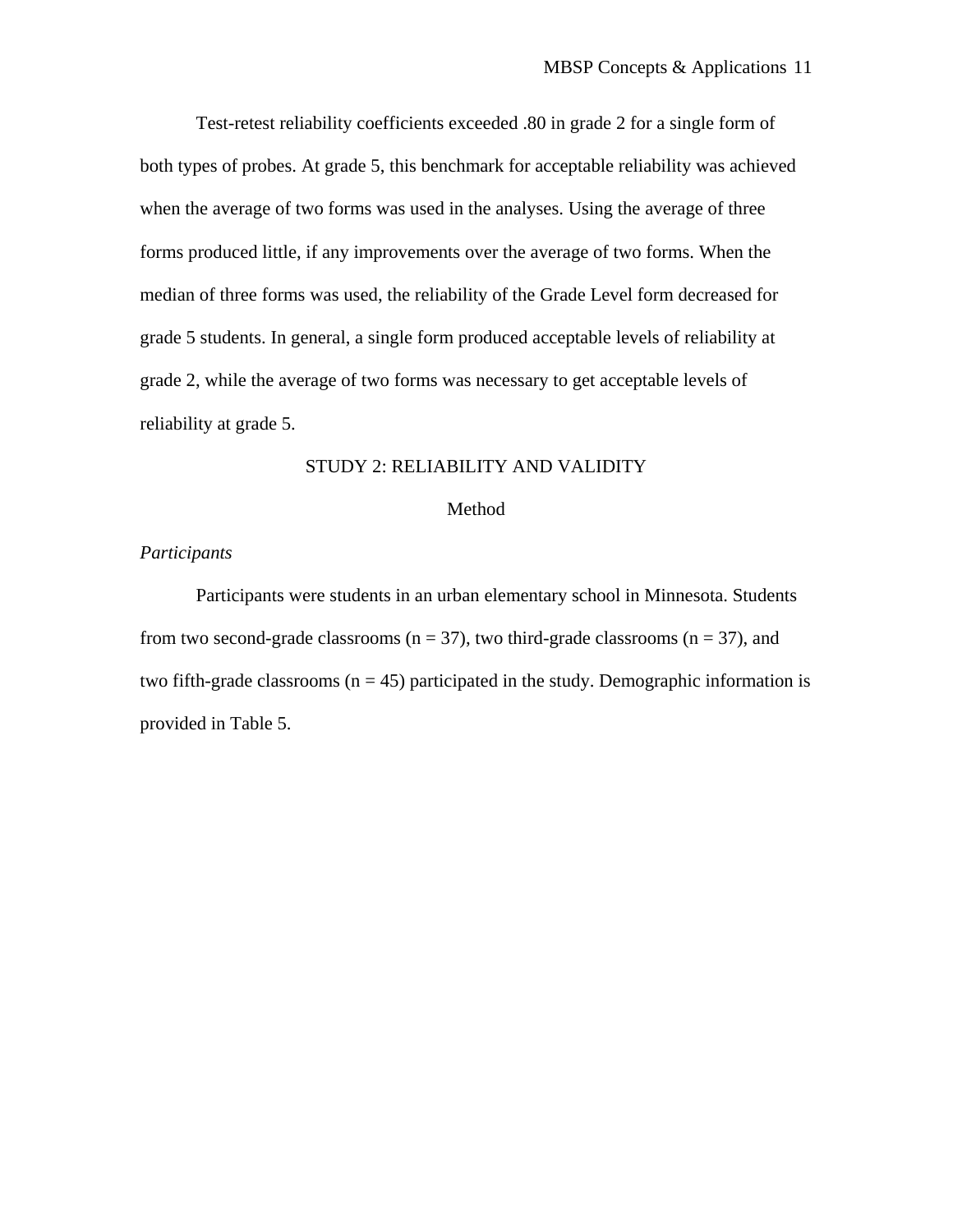|                                             | Sample | School |
|---------------------------------------------|--------|--------|
| Ethnicity                                   |        |        |
| Native American                             | 3%     | 2%     |
| African American                            | 55%    | 54%    |
| Asian                                       | 31%    | 35%    |
| Hispanic                                    | 3%     | 2%     |
| White                                       | 8%     | 8%     |
| Receiving special education services        | 12%    | 12%    |
| Receiving English Language Learner services | 33%    | 32%    |
| Eligible for free or reduced-price lunch    | 88%    | 86%    |
| Female                                      | 51%    |        |

Table 5 Demographic Information for Study Participants and the School as a Whole

#### *Measures*

Concepts and Applications probes from the *Monitoring Basic Skills Progress* (MBSP)*–Basic Math* program (Fuchs, Hamlett, & Fuchs, 1999) constituted both the Grade Level probes and the Common Form probes in the present study. Measure descriptions are identical to Study 1 and are repeated below. The single forms of each measure included in Appendix A were administered for both Study 1 and Study 2.

*Grade Level probes.* Grade Level probes for second-grade included 18 problems. Skills tested were drawn from the following mathematical areas: Counting, number concepts, names of numbers, measurement, charts and graphs, money, fractions, applied computation, and word problems. Grade Level probes for fifth-grade students included 23 problems. Skills tested were drawn from the following: Numeration, money, measurement, geometry, charts and graphs, fractions and factors, decimals, applied computation, and word problems.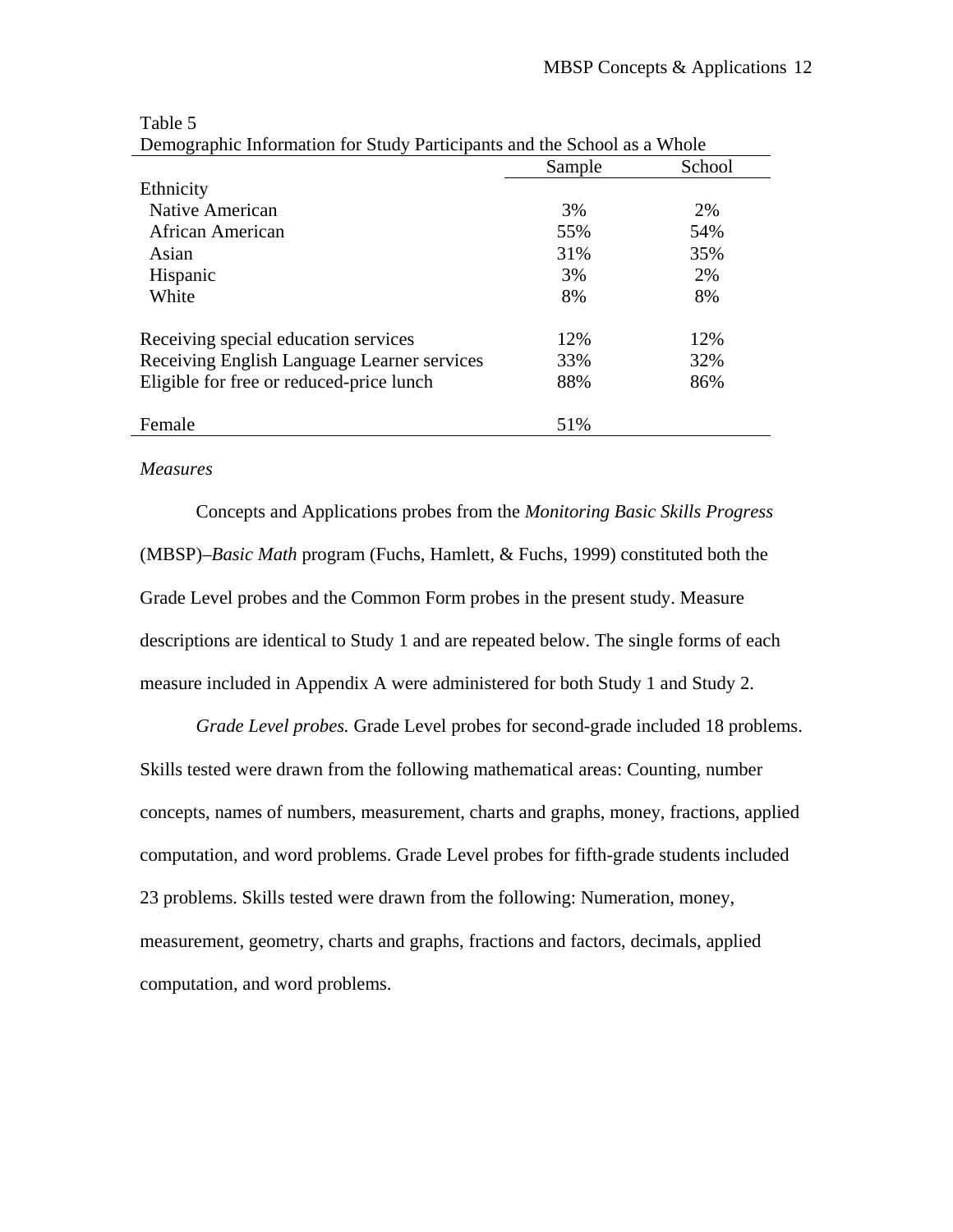*Common Form.* Common Form probes were third-grade level MBSP measures, which consisted of 24 problems. Skills were drawn from the same mathematical subareas covered in the second-grade measure, plus decimals.

*Northwest Achievement Levels Test (NALT).* All students in grades 2-7 who were considered capable of testing in the district where the study occurred were administered an achievement-level version of the NALT Math, a multiple-choice achievement test. Problems included computation and number concepts (e.g. place value), geometry, and applications such as time and measurement. The NALT was administered by district personnel to students in grades 2, 3, and 5 in March.

*Minnesota Comprehensive Assessment (MCA).* All students in grades 3-5 who were considered capable of testing in Minnesota were administered a grade-level version of the MCA Math, a primarily multiple-choice standards-based achievement test. Areas of math measured were shape, space and measurement; number sense and chance and data; problem solving; and procedures and concepts. Test items do not require direct computation of basic math facts in isolation. The test was designed to measure student achievement in the context of state standards in mathematics. The MCA was administered by district personnel to students in grades 3 and 5 in April.

*Teacher ratings*. Teachers of participating classrooms completed a form asking them to rate their students' general proficiency in mathematics compared to peers in the same class, on a scale from 1 to 7. Directions included a request that they use the full scale. Teacher ratings of students' math proficiency were collected in fall and again in spring. The Teacher Rating Scale for Students' Math Proficiency is included in Appendix C.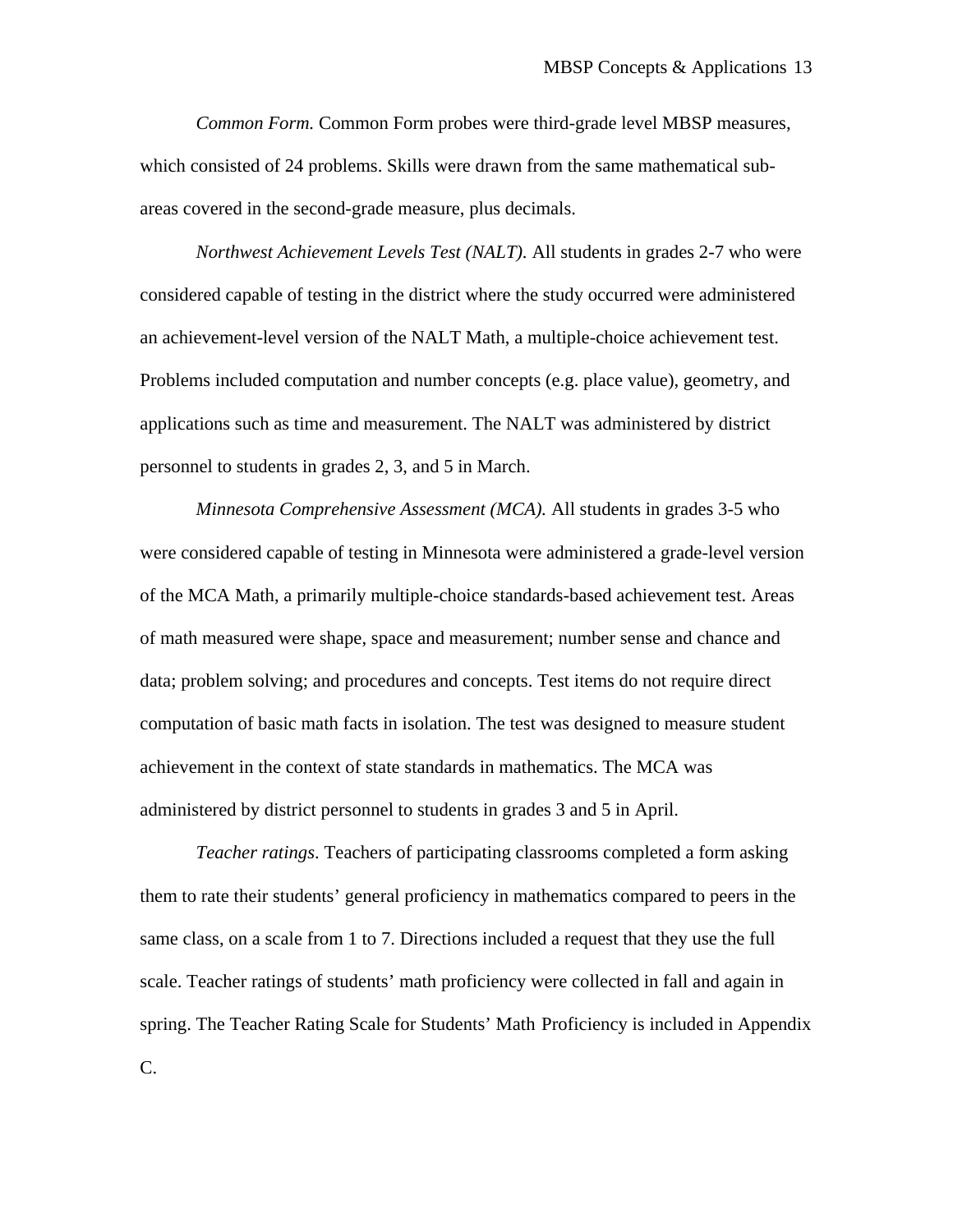#### *Procedure*

All probes were group administered during math class by researchers on two days in the fall and two days in the spring. During the first day, participants completed two forms of the appropriate Grade Level measure, and on the second day, they completed two forms of the Common Form measure. Since the Common Form measure is equivalent to the Grade Level Measure for third-grade students, those students completed the probes in one day in the fall and one day in the spring. The order of forms was counterbalanced across participants in both the fall and the spring administrations. Additional math probes were administered during the same class period as part of a different study.

Directions were abbreviated versions of those printed in the MBSP manual. These are included in Appendix B. Following the protocol for each level of MBSP measure, administration time was 8 minutes for Grade Level probes for second-grade students, 7 minutes for Grade Level probes for fifth-grade students, and 6 minutes for the Common Form probes (third-grade level).

Probes were administered as paper and pencil tasks. Scores were generated by entering student responses into the Monitoring Basic Skills Program—Concepts and Application software.

#### Results

Table 5 shows the descriptive statistics for the number of problems correct for both Grade Level and Common Form probes across fall and spring.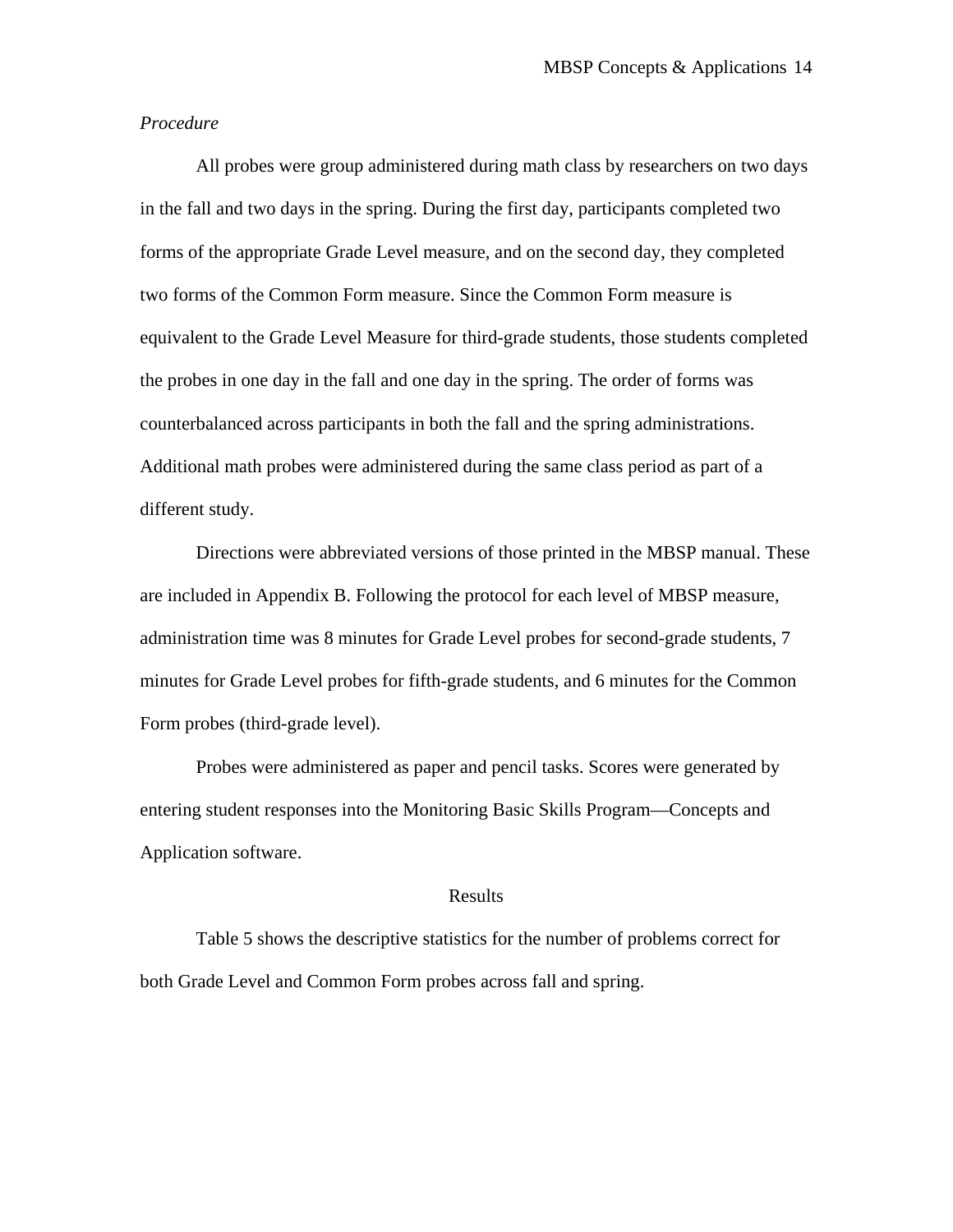|         | Number of Problems Correct for Common Form and Grade Level Concepts and Applications |                         |                    |                         |  |  |  |
|---------|--------------------------------------------------------------------------------------|-------------------------|--------------------|-------------------------|--|--|--|
|         | Fall                                                                                 |                         | Spring             |                         |  |  |  |
|         | Common Form                                                                          | <b>Grade Level Form</b> | <b>Common Form</b> | <b>Grade Level Form</b> |  |  |  |
|         | M(SD)/n                                                                              | M(SD)/n                 | M(SD)/n            | M(SD)/n                 |  |  |  |
| Grade 2 |                                                                                      |                         |                    |                         |  |  |  |
| Form A  | 11.39(6.31)/33                                                                       | 16.15(7.84)/33          | 17.30(7.34)/27     | 22.09(9.57)/32          |  |  |  |
| Form B  | 9.58(7.05)/33                                                                        | 13.88(7.64)/33          | 18.89 (10.39) / 28 | 20.06(8.25)/32          |  |  |  |
| Average | 10.48(6.45)/33                                                                       | 15.02(7.49)/33          | 18.16(7.85)/28     | 21.08(8.01)/32          |  |  |  |
| Grade 3 |                                                                                      |                         |                    |                         |  |  |  |
| Form A  | 19.00(5.61)/33                                                                       |                         | 28.63(12.08)/30    |                         |  |  |  |
|         |                                                                                      |                         |                    |                         |  |  |  |
| Form B  | 20.58(9.16)/33                                                                       |                         | 31.60(14.17)/30    |                         |  |  |  |
|         |                                                                                      |                         |                    |                         |  |  |  |
| Average | 19.79(6.91)/33                                                                       |                         | 30.12(12.55)/30    |                         |  |  |  |
| Grade 5 |                                                                                      |                         |                    |                         |  |  |  |
| Form A  | 30.40(9.83)/40                                                                       | 12.90(7.17)/39          | 34.90(8.59)/40     | 15.88(7.92)/41          |  |  |  |
|         |                                                                                      |                         |                    |                         |  |  |  |
| Form B  | 34.68(11.03)/40                                                                      | 13.21(8.04)/39          | 37.65(8.99)/40     | 17.71(9.48)/41          |  |  |  |
|         |                                                                                      |                         |                    |                         |  |  |  |
| Average | 32.54(9.89)/40                                                                       | 13.05(7.08)/39          | 36.28(8.23)/40     | 16.79(8.34)/41          |  |  |  |
|         |                                                                                      |                         |                    |                         |  |  |  |

| Table 5                                                                              |  |
|--------------------------------------------------------------------------------------|--|
| Number of Problems Correct for Common Form and Grade Level Concepts and Applications |  |

*Note:* For Grade 3, Grade Level probes were equivalent to Common Form probes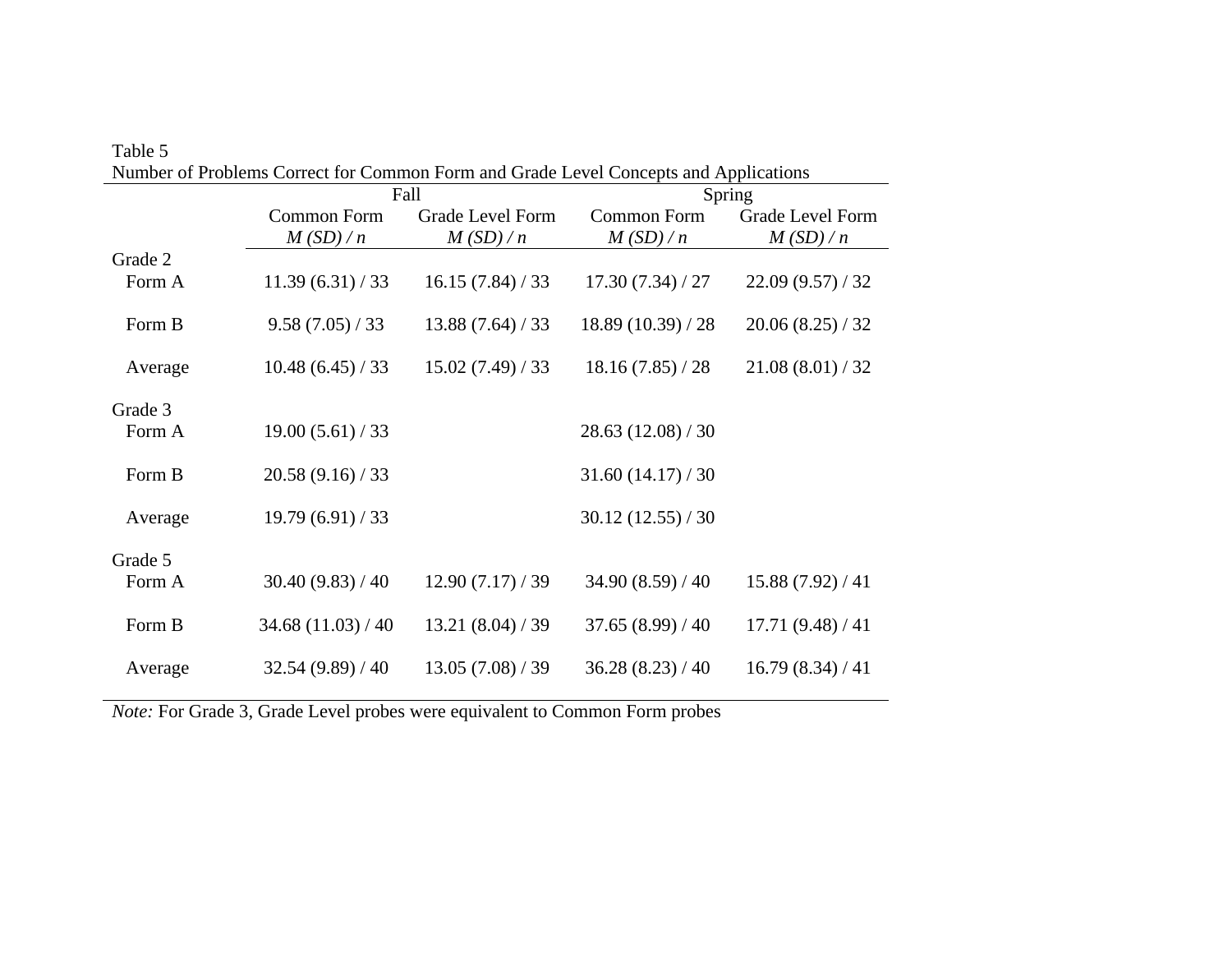On the fall Common Form probes, completed by all grade levels, second-grade students completed an average of approximately 10 problems correctly (average of two forms). Third-grade students completed about 20 problems correctly, and fifth-grade students completed nearly 33 problems correctly on average. The same trend emerged in the spring, with second grade students completing the fewest number of problems correctly (about 18) and fifth-grade students completing the most number of problems correctly (about 36), based on an average of two forms.

For the fall Grade Level forms for grades 2 and 5, second-grade students completed about 15 problems correctly on average (average of two forms), while fifthgrade students completed about 13.

#### *Reliability*

Correlation coefficients for alternate forms administered concurrently are provided in Table 6.

| Applications     |             |             |             |             |  |
|------------------|-------------|-------------|-------------|-------------|--|
|                  | Fall        |             | Spring      |             |  |
|                  | Common Form | Grade Level | Common Form | Grade Level |  |
| Grade 2          | .86         | .82         | .57         | .62         |  |
| $\boldsymbol{n}$ | 33          | 33          | 27          | 32          |  |
| Grade 3          | .74         |             | .83         |             |  |
| $\boldsymbol{n}$ | 33          |             | 30          |             |  |
| Grade 5          | .80         | .73         | .76         | .84         |  |
| n                | 40          | 39          | 40          |             |  |

Table 6

Alternate Form Reliability Estimates for Common Form and Grade Level Concepts and Applications

*Note:* For Grade 3, Grade Level probes were equivalent to Common Form probes; all correlations significant,  $p < .01$ 

 Alternate form reliability estimates were generally similar for Common Form and Grade Level measures across grades. Estimates were in the .70-.80 range, with the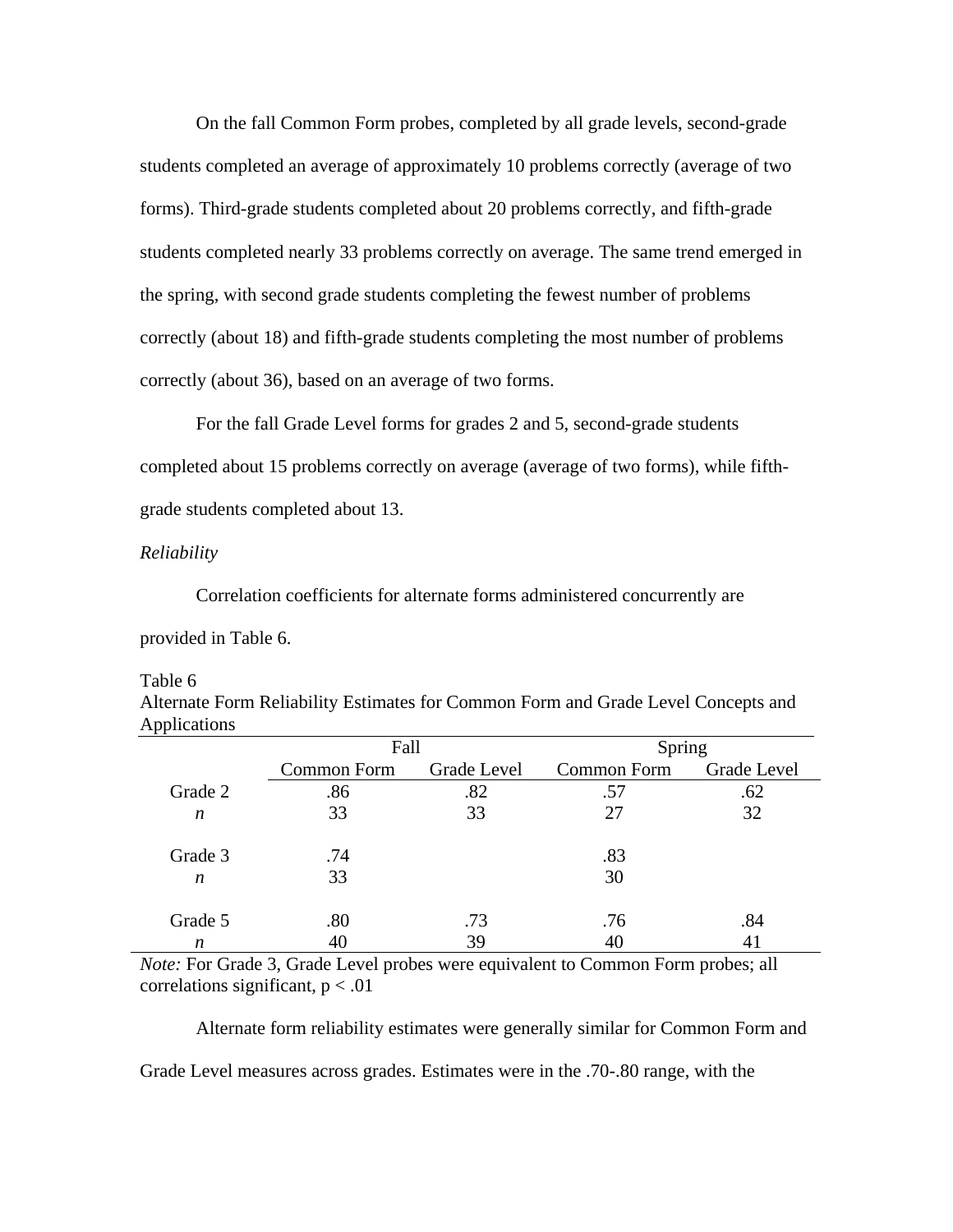exception of the spring Common Form and Grade Level measures for grade 2, which were.57 and .62, respectively.

### *Validity*

*Predictive validity with district and state tests.* Table 7 shows predictive validity coefficients for an average score from two probes in fall to spring criterion tests of mathematics achievement, NALT and MCA scores. The table includes coefficients for both Grade Level and Common Form probes.

Table 7 Correlations between Average of Two Fall Probe Scores and Spring NALT and MCA Scores

|                  | <b>NALT</b> |             | <b>MCA</b>  |             |
|------------------|-------------|-------------|-------------|-------------|
|                  | Common Form | Grade Level | Common Form | Grade Level |
| Grade 2          | $.38*$      | $.65**$     |             |             |
| $\boldsymbol{n}$ | 30          | 31          |             |             |
|                  |             |             |             |             |
| Grade 3          | $.65**$     |             | $.64**$     |             |
| $\boldsymbol{n}$ | 28          |             | 27          |             |
|                  |             |             |             |             |
| Grade 5          | $.79**$     | $.80**$     | $.67**$     | $.71**$     |
| n                | 38          | 36          | 38          | 36          |

*Note:* For Grade 3, Grade Level probes were equivalent to Common Form probes \* Correlation is significant at the .05 level; \*\* Correlation is significant at the .01 level

For grade 2, the correlation between the average of two fall probe scores and spring NALT scores was stronger for the Grade Level form  $(r = .65)$  than the Common Form (*r* = .38). For grade 3, correlations between fall probe scores (Common/Grade Level Form) and scores on the NALT and the MCA were both in the .60s. For grade 5, similar correlations were obtained for Common and Grade Level measures. Correlations between probe scores (Common and Grade Level measures) and the two criterion measures ranged from .67-.80.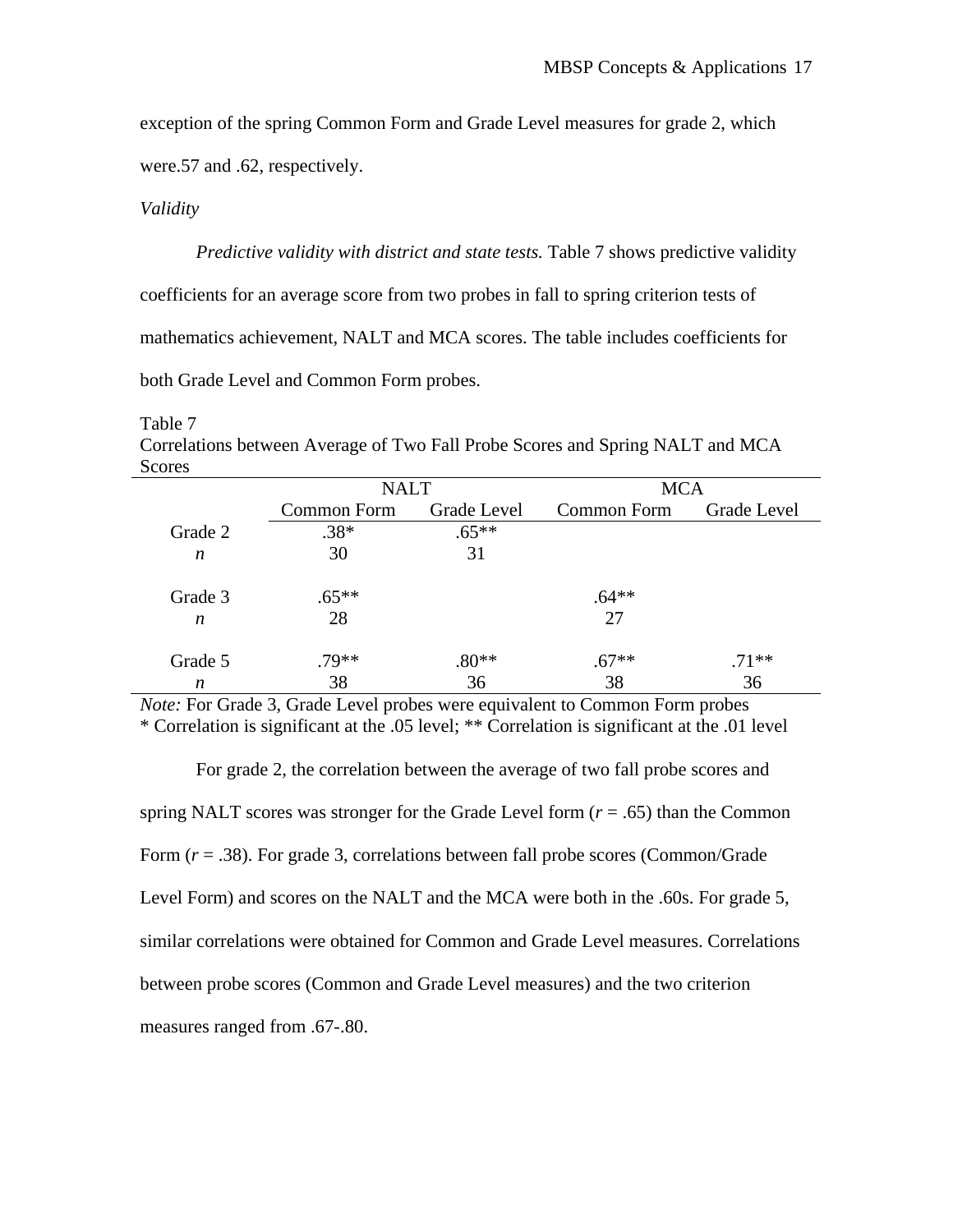*Concurrent validity with district and state tests.* Table 8 shows concurrent validity

coefficients for an average score (problems correct) from two probes in spring with the

NALT and MCA scores. The table includes coefficients for both Grade Level and

Common Form probes.

#### Table 8

Correlations between Average of Two Spring Probe Scores and Spring NALT and MCA Scores

|         | <b>NALT</b> |                | <b>MCA</b>  |             |
|---------|-------------|----------------|-------------|-------------|
|         | Common Form | Grade Level    | Common Form | Grade Level |
| Grade 2 | $.53**$     | $.71**$        |             |             |
| n       | 25          | 30             |             |             |
| Grade 3 | $.82**$     |                | $.80**$     |             |
| n       | 30          |                | 29          |             |
| Grade 5 | $.85**$     | $.84**$        | $.76**$     | $.76**$     |
| n       | 40          | $\overline{4}$ | 40          |             |

*Note:* For Grade 3, Grade Level probes were equivalent to Common Form probes \*\* Correlation is significant at the .01 level

For grade 2, the correlation between the average of two spring probes and spring NALT scores was stronger for the Grade Level Form (*r =* .71) than the Common Form (*r =* .53). The correlations obtained between the spring probe scores (Common/Grade Level Form) and both NALT and MCA scores were similar for grade 3. For grade 5, correlations were similar for the Common Form and the Grade Level probes. Correlations between probe scores (Common and Grade Level measures) and the two criterion measures ranged from .76-.85.

*Concurrent validity with teacher ratings.* Table 9 displays validity coefficients between the average score (problems correct) from two probes and teacher ratings for both fall and spring. In each grade, two separate classrooms were included in the study,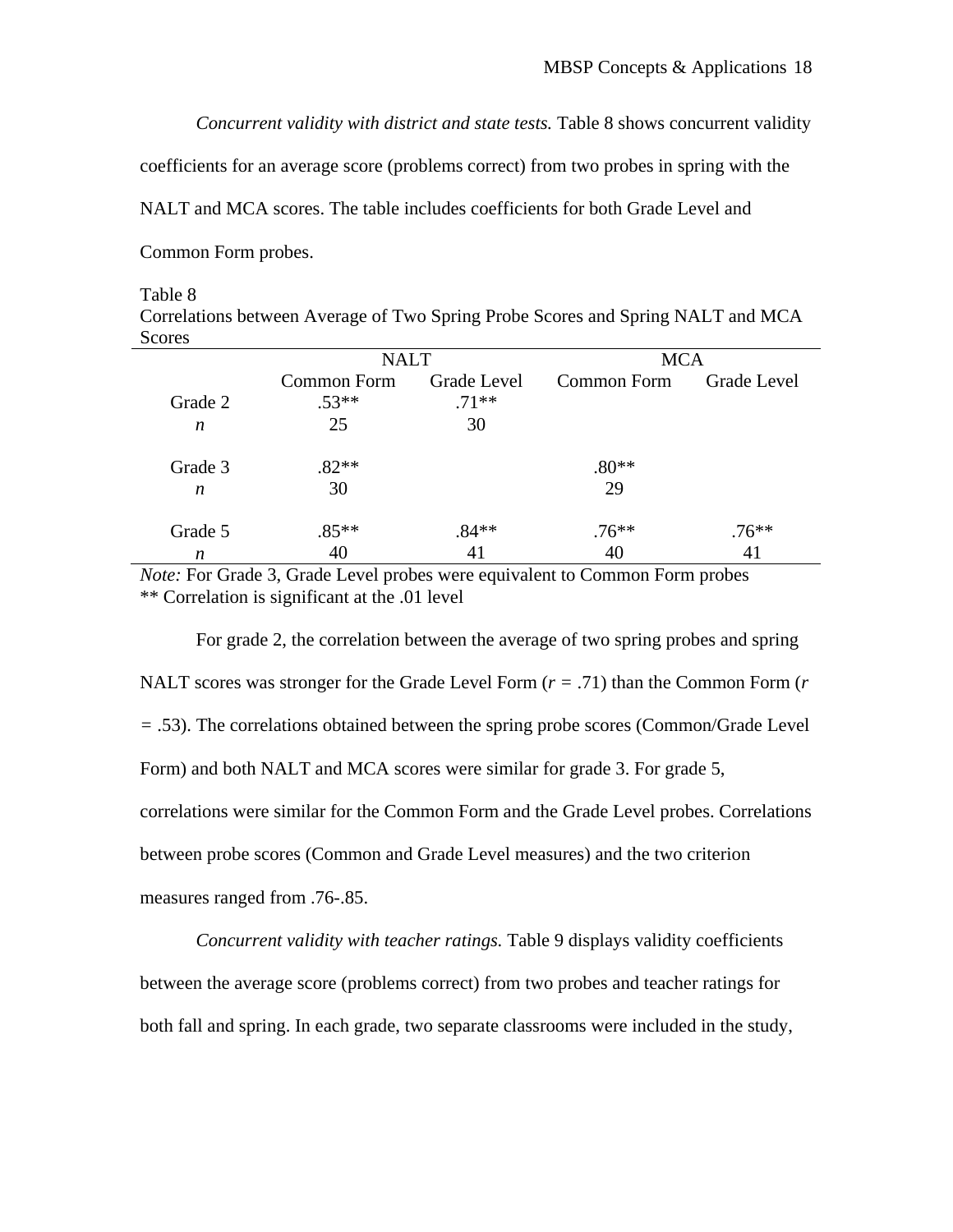so two separate validity coefficients are shown. The table includes coefficients for both

Grade Level and Common Form probes.

| Correlations between Average of Two Probe Scores and Teacher Ratings |             |             |             |             |  |
|----------------------------------------------------------------------|-------------|-------------|-------------|-------------|--|
|                                                                      | Fall        |             | Spring      |             |  |
|                                                                      | Common Form | Grade Level | Common Form | Grade Level |  |
| Grade 2                                                              |             |             |             |             |  |
| Teacher A                                                            | .28         | $.70**$     | .58         | $.76***$    |  |
| $\boldsymbol{n}$                                                     | 17          | 17          | 12          | 15          |  |
| Teacher B                                                            | $.61*$      | $.76**$     | $.60*$      | $.66**$     |  |
| $\boldsymbol{n}$                                                     | 16          | 16          | 15          | 17          |  |
| Grade 3                                                              |             |             |             |             |  |
| Teacher A                                                            | $.59*$      |             | $.72**$     |             |  |
| $\boldsymbol{n}$                                                     | 17          |             | 16          |             |  |
| Teacher B                                                            | $.70**$     |             | $.77**$     |             |  |
| $\boldsymbol{n}$                                                     | 16          |             | 13          |             |  |
| Grade 5                                                              |             |             |             |             |  |
| Teacher A                                                            | $.59**$     | $.59*$      | $.80**$     | $.75***$    |  |
| n                                                                    | 19          | 18          | 18          | 19          |  |
| Teacher B                                                            | $.80**$     | $.73**$     | $.71**$     | $.67**$     |  |
| n                                                                    | 21          | 21          | 20          | 20          |  |

Table 9

*Note:* For Grade 3, Grade Level probes were equivalent to Common Form probes \* Correlation is significant at the .05 level; \*\* Correlation is significant at the .01 level

For grade 2, all correlations were significant (.01 level) between Grade Level probe scores (average of two forms) and teacher ratings and ranged from .66-.76. Only two of the four correlations between the Common Form probe scores and teacher ratings were significant (.05 level). For grade 3, all correlations were significant (.05 or .01 level) for the Common Form/Grade Level measure and teacher ratings, ranging from .59-.77. For grade 5, all correlations were significant (.05 or .01 level) between both Common Form and Grade Level probes and teacher ratings. Similar correlations were obtained for the Common Form and Grade Level probes.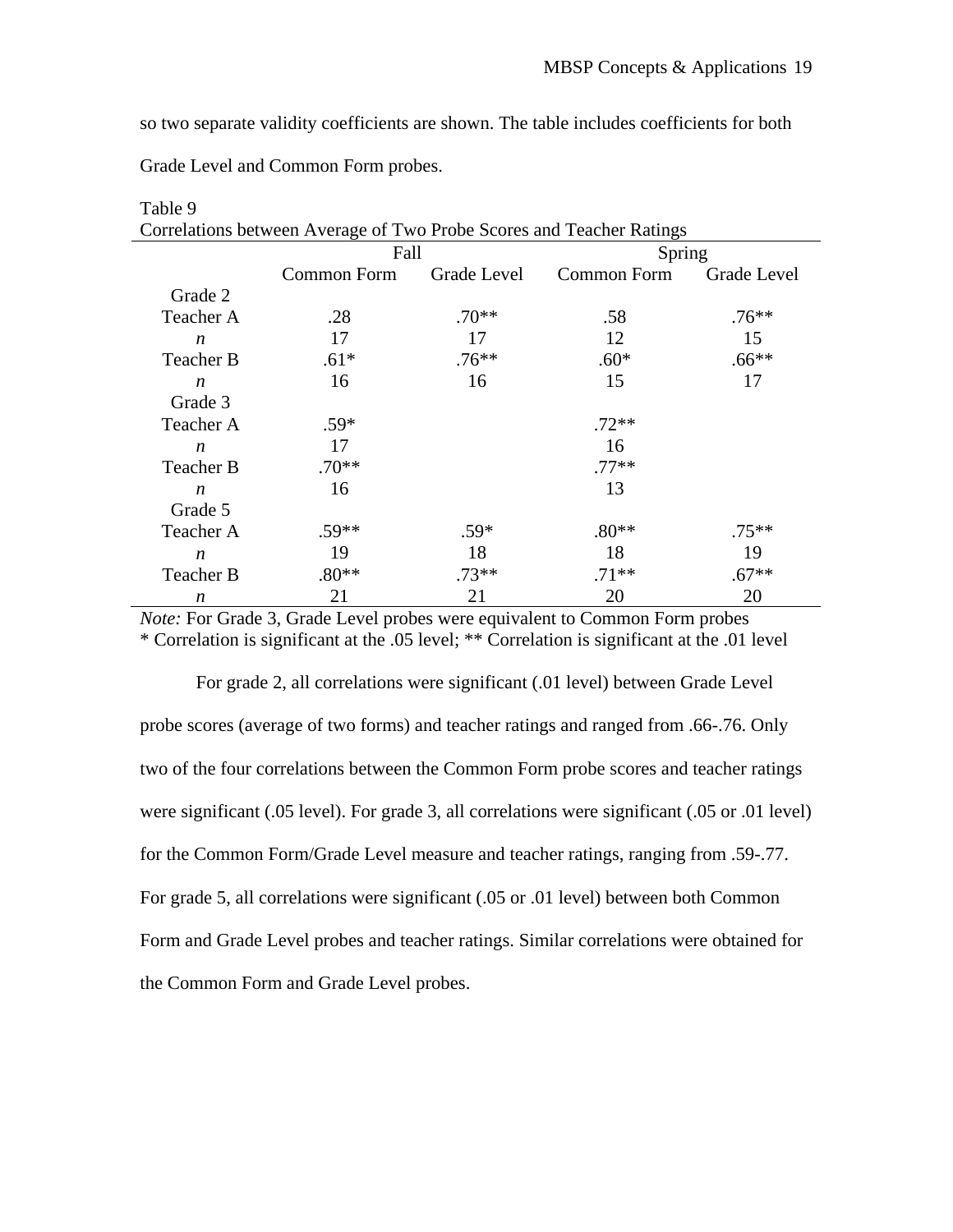#### *Growth*

*Within-year growth*. Growth within the school year was assessed by comparing the fall and spring mean scores as shown in Table 5. Note that 17 weeks of school occurred between fall and spring administrations. To examine which measure captured the most growth, differences in means (average of two probes) from fall to spring were standardized by subtracting each score from the mean and dividing by the pooled standard deviation so that effect sizes could be calculated. Effect sizes for growth captured by each measure are presented in Table 10.

Table 10

Within-Grade Growth on Common Form and Grade Level Concepts and Applications Across 17 Weeks of School

|             | Grade 2   | Grade 3<br>$ES \wedge n$ $ES \wedge n$ $ES \wedge n$ | Grade 5   |
|-------------|-----------|------------------------------------------------------|-----------|
| Common Form |           | $1.06 / 26$ $1.43 / 26$ $0.78 / 36$                  |           |
| Grade Level | 1.28 / 29 |                                                      | 0.79 / 35 |

*Note:* Effect sizes (ES) are standardized differences in means from fall (average score from two forms) to spring (average score from two forms); for Grade 3, Grade Level probes are equivalent to Common Form probes

Second-grade students evidenced more growth on the Grade Level measure  $(ES =$ 

1.28) compared to the Common Form (ES = 1.06), based on the average of two probes.

Fifth-grade students demonstrated similar amounts of growth on the Common Form and

the Grade Level measures. Students in grade 3 evidenced the most amount of growth

(Common Form/Grade Level measure), followed by students in grade 2, and then

students in grade 5.

#### **Discussion**

One of the purposes of this study was to compare technical soundness of

Common Form and Grade Level measures. Comparisons between the two measures at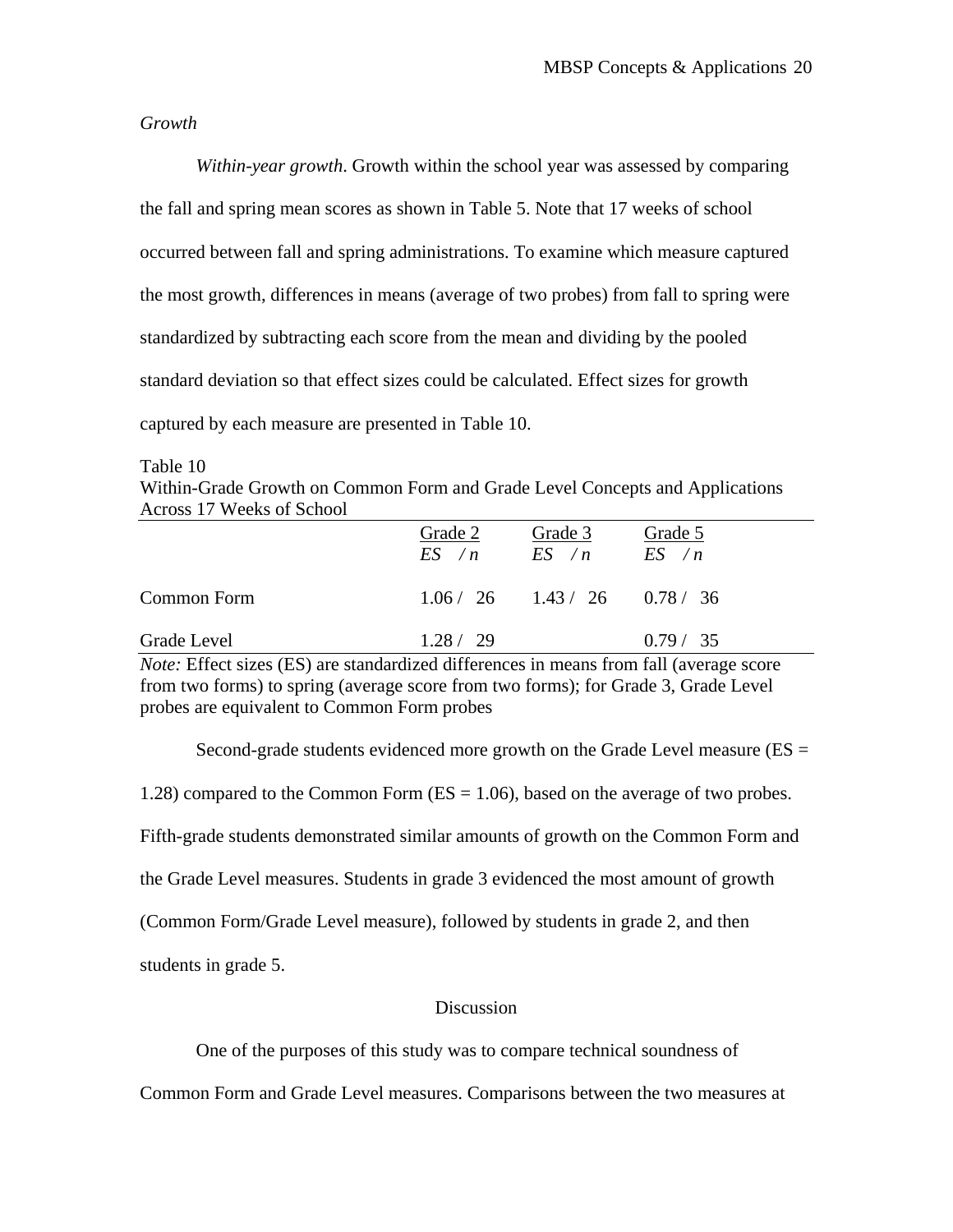grades 2 and 5, however, are complicated by differing administration times for the two measure types. Grade Level forms were administered for 8 and 7 minutes for grades 2 and 5, respectively; the Common Form was administered for 6 minutes at all grade levels. *Relative Difficulty of Grade Level and Common Form* 

 The relative difficulty of the Common Form and the Grade Level form presumably differed for students in grades 2 and 5. The Common Form was equivalent to the Grade Level form for grade 3, so for second-grade students, the Grade Level form was presumably an easier task than the Common Form. For fifth-grade students, on the other hand, the Grade Level form was presumably a more difficult task than the Common Form. For grade 5, the mean number of problems correct on the Common Form was greater than on the Grade Level form despite a shorter amount of time to complete the task, which suggests the Common Form was an easier task. For Grade 2, the administration time of the Grade Level form is longer than the Common Form, so no firm comparisons can be made. Yet, the Common Form only contains problems from Grade 3 curriculum, so the assumption can be made that the Common Form was more difficult than the Grade Level form for grade 2.

#### *Reliability*

 Alternate-form reliability appeared fairly equivalent across grades and form. No apparent trends emerged. All reliability coefficients were significant at the  $p < .01$  level and ranged from the upper .50's to the upper .80's. .

#### *Validity*

A trend was detected in the results that indicated the Common Form and Grade Level form performed differently in some cases depending on the difficulty level of the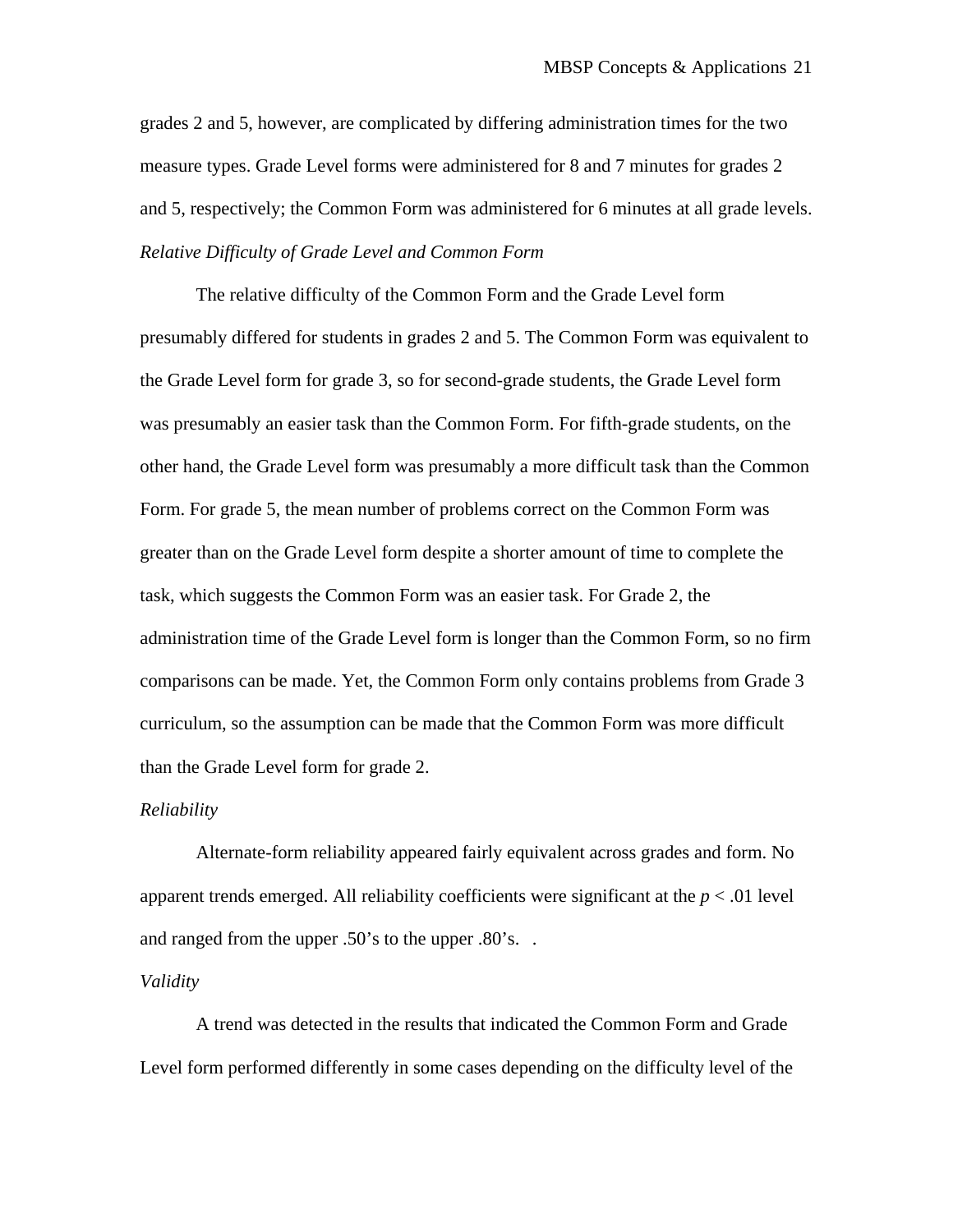task. As noted earlier, the Grade Level form was presumably an easier task than the Common Form for second-grade students and a more difficult task than the Common Form for fifth-grade students. In grade 2, the Grade Level form, the easier task, generally functioned superior to the Common Form with regard to predictive validity (NALT scores as the criterion) and concurrent validity (teacher ratings and NALT scores as the criterion) based on the average of two forms. The same trend was not apparent in grade 5. The Common Form and Grade Level form appeared to function similarly (in terms of predictive and concurrent validity) in grade 5, based on the average of two forms, despite the Common Form being an easier task than the Grade Level form. It should be noted that the more difficult form for fifth-grade students, the Grade Level form, was still at grade level, while the more difficult form for second-grade students, was above grade level, which may account for the findings.

Estimates of predictive and concurrent validity appeared similar across grades for the average of two forms. The Common Form for grade 2 yielded especially low estimates of predictive validity (NALT scores as the criterion) and concurrent validity (teacher ratings as the criterion), but differences in predictive and concurrent validity estimates may be too small to interpret between the remaining measures—the Grade Level form for grade 2, the Grade Level/Common Form for grade 3, and both forms for grade 5.

#### *Growth*

*Across-grade growth.* The Common Form can be used to gauge growth across grades, because students in grades 2, 3, and 5 completed the Common Form probes. As expected, second-grade students completed the fewest number of problems correctly on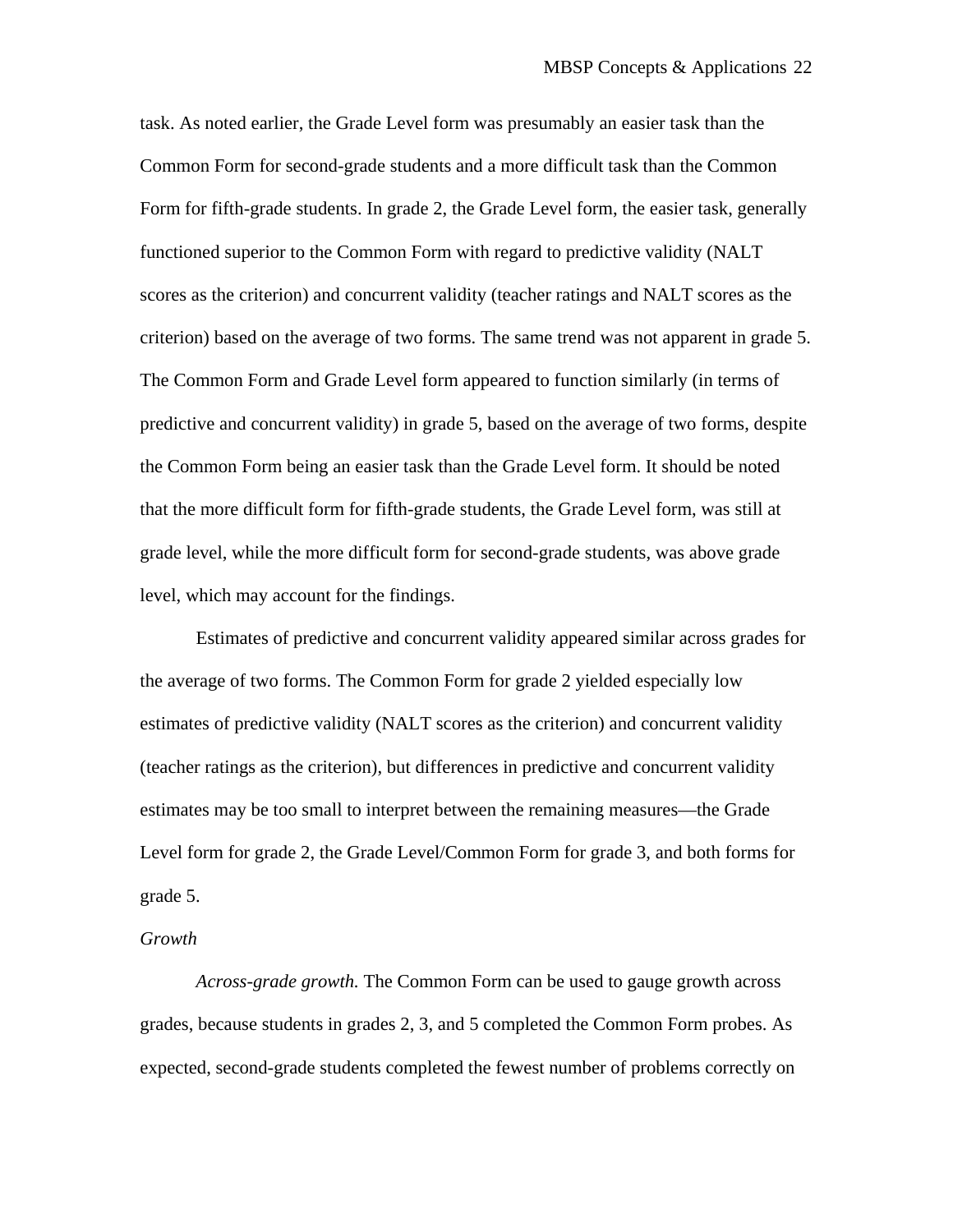the Common Form (based on the average of two forms), followed by third-grade students, and then fifth-grade students. This trend was apparent in both the fall and spring.

*Within-grade growth.* Standardized measures of growth suggest similar withingrade growth for the Common Form and Grade Level form for grade 5 based on the average of two forms. For grade 2, the Grade Level form reflected slightly more growth than the Common Form. The Grade Level/Common Form for grade 3 reflected slightly more growth than the measures for grade 2, but the measures for grade 5 reflected the least amount of growth.

# *Administration Time*

 Administration times for the measures ranged from 6 to 8 minutes. Although the administration time for the Grade Level form at second grade is 2 minutes longer than the Common Form, the former yielded stronger validity coefficients. In grade 5, the Common Form and Grade Level form appeared to function similarly. Although the Grade Level form is one minute longer than the Common Form, the 1-minute difference in administration time may not be considered significant.

#### *Scoring*

 Concepts and Applications forms are scored by a computer but require significant time and effort to enter the information. Further, the computer program required to score the measures is currently available only for Macintosh operating systems. The measures cannot be scored by hand due to the complex system by which partial credit is determined.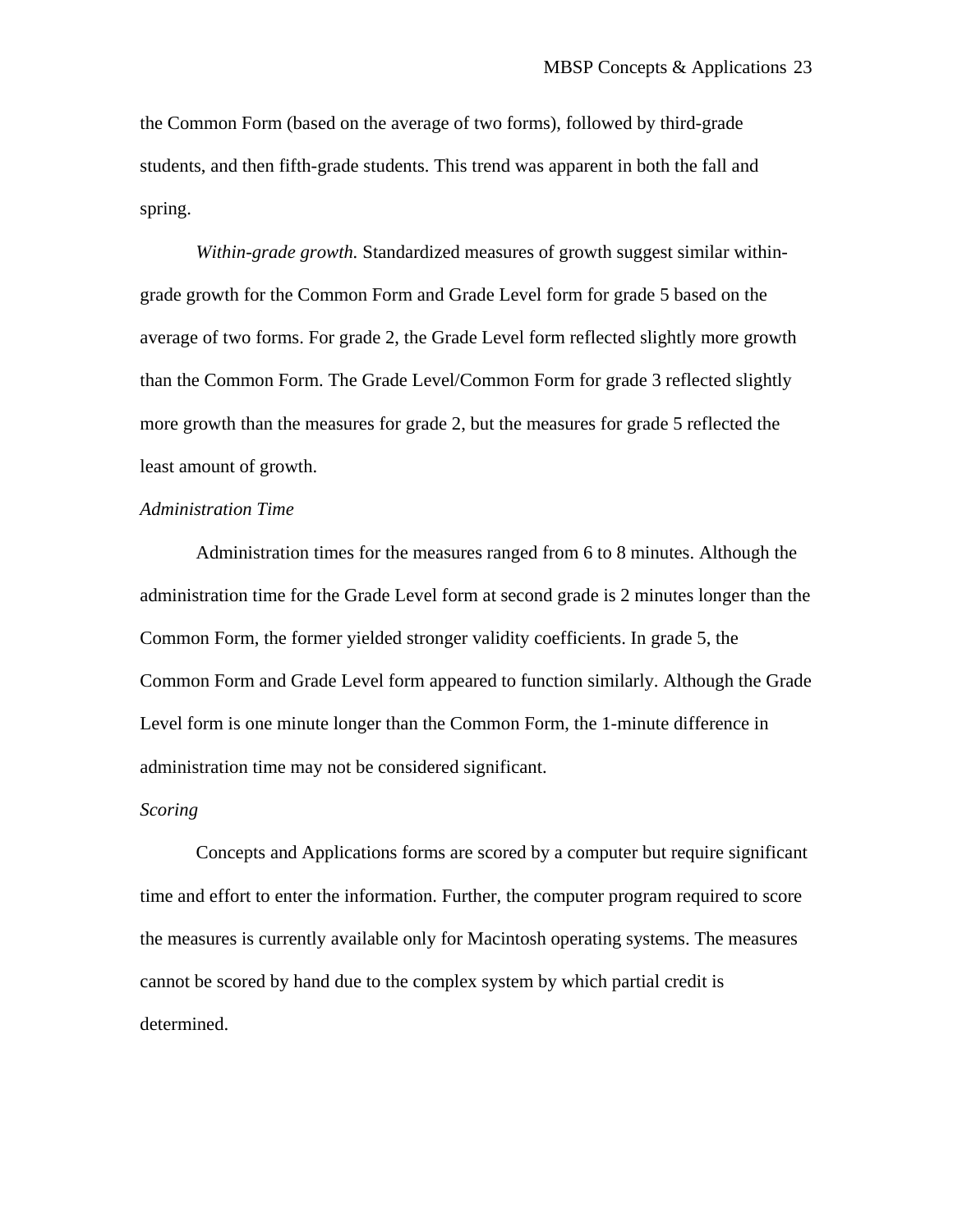# Conclusion

At all grades, the average score from two Grade Level forms suggested moderately-strong validity and reflected within-grade growth. At grade 5, the Common Form also reflected these characteristics, based on the average of two forms. Criterion validity coefficients for the Grade Level form at grade 2, the Grade Level/Common Form at grade 3, and both forms at grade 5 ranged from .64-.85, with MCA and NALT scores as the criterion. Correlations between scores from these forms and teacher ratings ranged from .59-.80. Utility of the Grade Level measures for grades 2, 3, and 5, and the Common Form for grade 5, is indicated in this study.

For grade 2, the Common Form (average of two forms) did not produce sufficient criterion validity coefficients. Utility of the Common Form for grade 2 is not indicated in the study.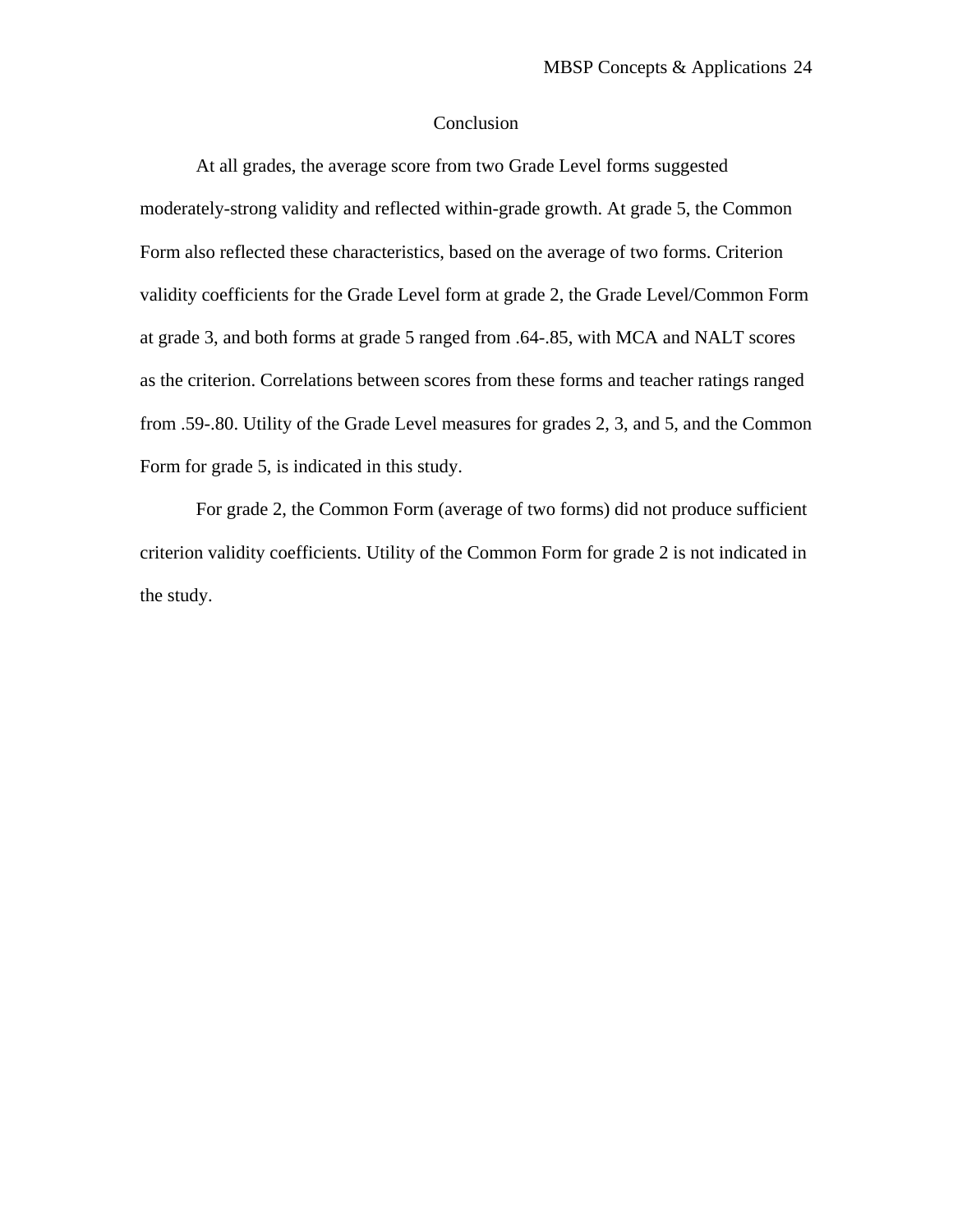#### References

Evans-Hampton, T. N., Skinner, C. H., Henington, C., Sims, S., & McDaniel, C. E. (2002). An investigation of situational bias: Conspicuous and covert timing during curriculum-based measurement of mathematics across African American and Caucasian students. *School Psychology Review, 31(4)*, 529-539.

- Fuchs, L. S., Fuchs, D., Hamlett, C. L., & Stecker, P. M. (1991). Effects of curriculumbased measurement and consultation on teacher planning and student achievement in mathematics operations. *American Educational Research Journal, 28(3),* 617- 641.
- Fuchs, L. S., Fuchs, D., Hamlett, C. L., Thompson, A., Roberts, P. H., Kupek, P., & Stecker, P. M. (1994). Technical features of a mathematics concepts and applications curriculum-based measurement system. *Diagnostique, 19*(4), 23-49.
- Fuchs, L. S., Fuchs, D., Hamlett, C. L., Walz, L., & Germann, G. (1993). Formative evaluation of academic progress: How much growth can we expect? *School Psychology Review, 22*(1), 27-48.
- Fuchs, L. S., Hamlett, C. L., & Fuchs, D. (1990). *Monitoring basic skills progress: Basic math computation manual.* Austin, TX: Pro-Ed.
- Fuchs, L. S., Hamlett, C. L., & Fuchs, D. (1994). *Monitoring basic skills progress: Basic math manual, concepts and applications.* Austin, TX: Pro-Ed.
- Helwig, R., Anderson, L., & Tindal, G. (2002). Using a concept-grounded, curriculumbased measure in mathematics to predict statewide test scores for middle school students with LD. *Journal of Special Education, 36*(2), 102-112.

Helwig, R., & Tindal, G. (2002). Using general outcome measures in mathematics to